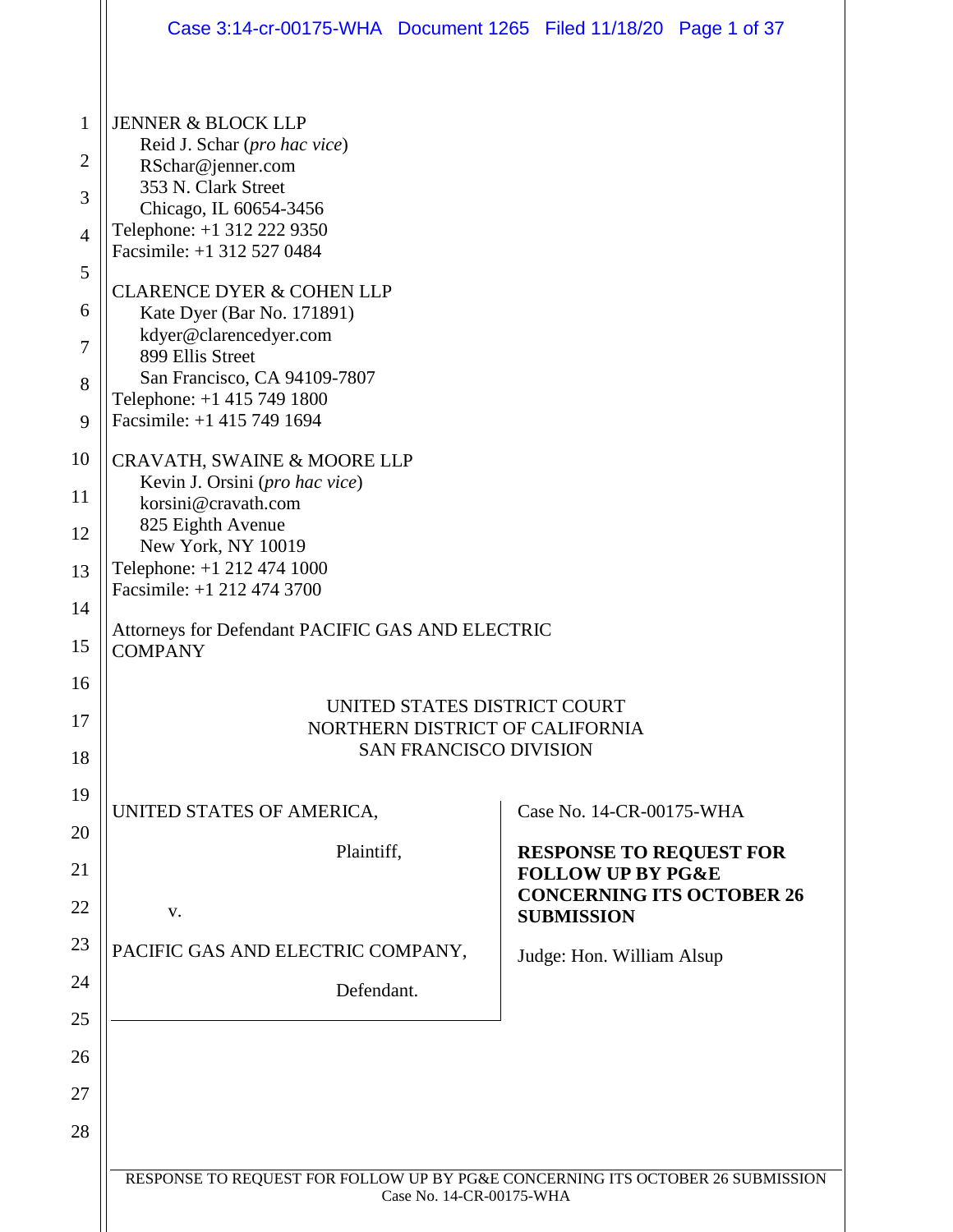Defendant Pacific Gas and Electric Company ("PG&E") respectfully submits this response to the Court's October 29, 2020 order requesting information based on PG&E's October 26, 2020 submission regarding the Zogg Fire. (Dkt. 1256.) The responses below address three main subjects, presented in the same order as the Court's questions:

*First*, PG&E's responses to Question 1-13 and 19 of the Court's October 29, 2020 order, in addition to the below supplement to Questions 1-3 of the Court's October 21, 2020 order, provide information relating to PG&E's September 27, 2020 Public Safety Power Shutoff ("PSPS") event.

*Second*, PG&E's responses to Questions 14-17 concern the specific tree apparently identified by CAL FIRE, and prior inspections and patrols of the area of interest.<sup>1</sup>

*Third*, PG&E's response to Question 18 provides further information as to why there was no separate Catastrophic Event Memorandum Account ("CEMA") inspection for the Zogg Mine Road area of the Girvan 1101 12 kV Distribution Circuit ("Girvan Circuit") between the routine inspections of the circuit in 2019 and 2020.

15 The Court asked that PG&E's responses be submitted under oath. (Dkt. 1256 at 5.) Attached to this submission as Exhibits A and B are two declarations addressing matters for which PG&E employees have personal knowledge. Other PG&E responses, such as those addressing actions by CAL FIRE or PG&E vegetation management contractors, are based on PG&E's investigation and review of relevant records, and are not based on the personal knowledge of PG&E employees. One response, to Question 14 concerning the history of vegetation management work performed in the area of interest following the Carr Fire, is preliminary given that PG&E's investigation is in its beginning stages. PG&E is continuing to investigate and will provide an updated response, along with a declaration or declarations as requested by the Court, once it has analyzed further records and advanced its investigation.

<sup>1</sup> When PG&E refers to the "area of interest", it is referring specifically to the vicinity of the three specific spans of line from which CAL FIRE collected evidence, not the entire Girvan 1101 12 kV Distribution Circuit ("Girvan Circuit") (which spans approximately 117 line miles). The area of interest is depicted in Exhibit C to PG&E's October 26, 2020 submission.

1

2

3

4

5

6

7

8

9

10

11

12

13

14

RESPONSE TO REQUEST FOR FOLLOW UP BY PG&E CONCERNING ITS OCTOBER 26 SUBMISSION Case No. 14-CR-00175-WHA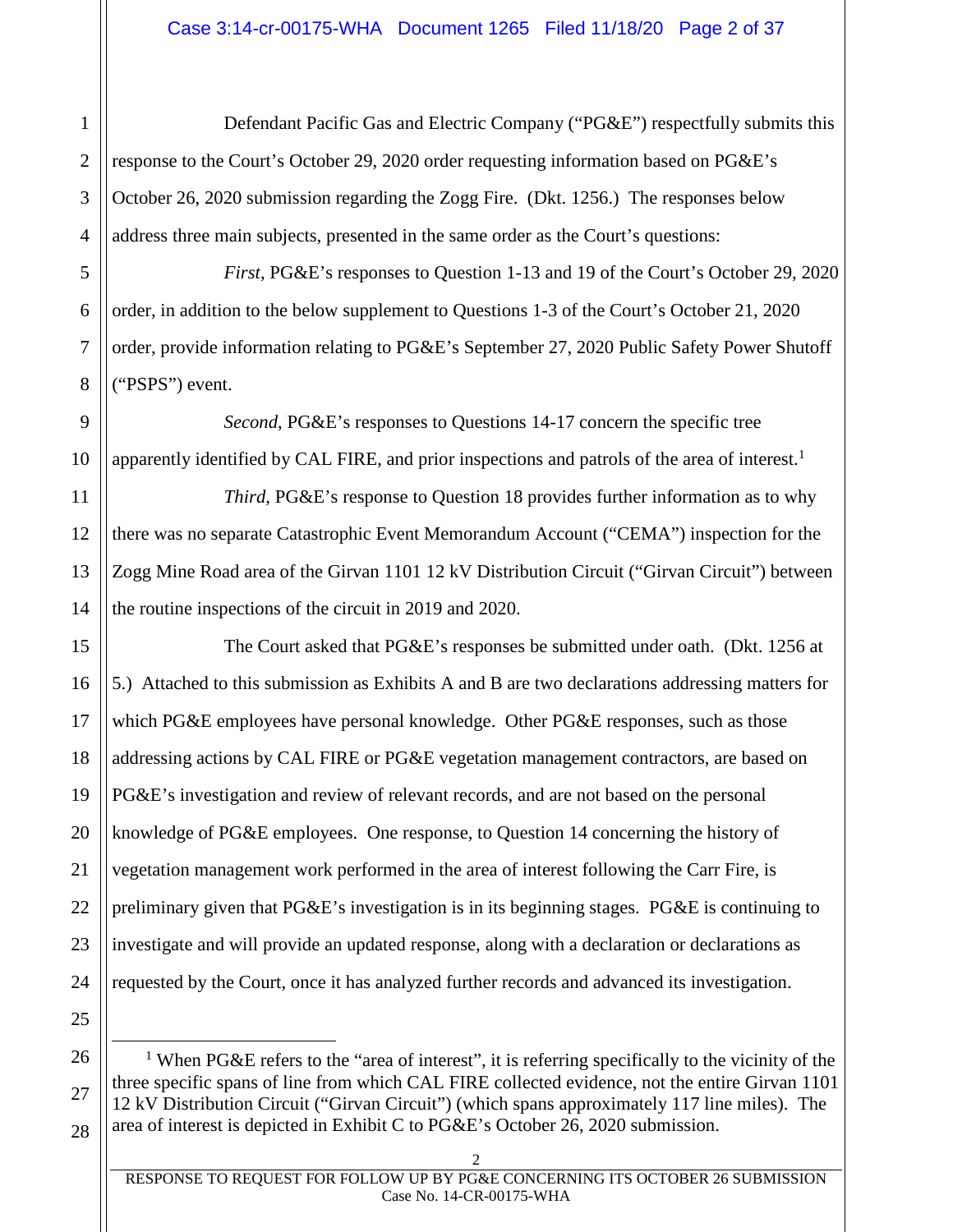# Supplement to PG&E's October 26, 2020 Submission Responding to Questions 1-3 of the Court's October 21, 2020 Order for Further Information Regarding the Zogg Fire

Since PG&E's October 26, 2020 submission, PG&E has consulted with PG&E personnel who were then "managing multiple Public Safety Power Shutoff ('PSPS') events" (Dkt. 1250 at 11), in order to clarify the role of the Distribution Large Fire Probability Model ("LFP $<sub>D</sub>$ ") in PSPS events.</sub>

For distribution lines, the LFP<sub>D</sub> model combines two key inputs:  $P G \& E$ 's Outage Producing Winds ("OPW") model and its Utility Fire Potential Index ("Utility FPI"). Based on the combination of the OPW and Utility FPI, the  $LFP<sub>D</sub>$  model provides an initial meteorological footprint for a PSPS event by scoring geographic areas to determine whether they meet a threshold for de-energization set at 6.0. As discussed in more detail below, the conditions for inclusion of the Girvan Circuit were not close to bringing those areas within the scope of a PSPS event on September 27, 2020 based on the combination of the OPW and Utility FPI scoring less than 3.2.

Two additional methods are also considered for including areas in the PSPS footprint even where the LFP<sub>D</sub> model scoring does not meet or exceed 6.0. *First*, PG&E's PSPS model looks to see whether additional areas meet "Black Swan" criteria, which focuses on the consequences of a potential fire without regard to its likelihood of occurring. If an area does, that geographic area is included in the initial meteorological footprint for a PSPS event. *Second*, if the results of the  $LFP<sub>D</sub>$  and Black Swan for a given area are close to, but below, the threshold for de-energization, PG&E's meteorology team, led by PG&E's Meteorologist-In-Charge, may nonetheless decide to recommend to the Officer-In-Charge for the PSPS event that the lines running through that area should be de-energized because of the borderline results and because other data (such as other weather models that give information on broader geographic areas) suggest the probability that the weather event could be more severe than what the  $LFP<sub>D</sub>$  model is predicting is relatively high.

1

RESPONSE TO REQUEST FOR FOLLOW UP BY PG&E CONCERNING ITS OCTOBER 26 SUBMISSION Case No. 14-CR-00175-WHA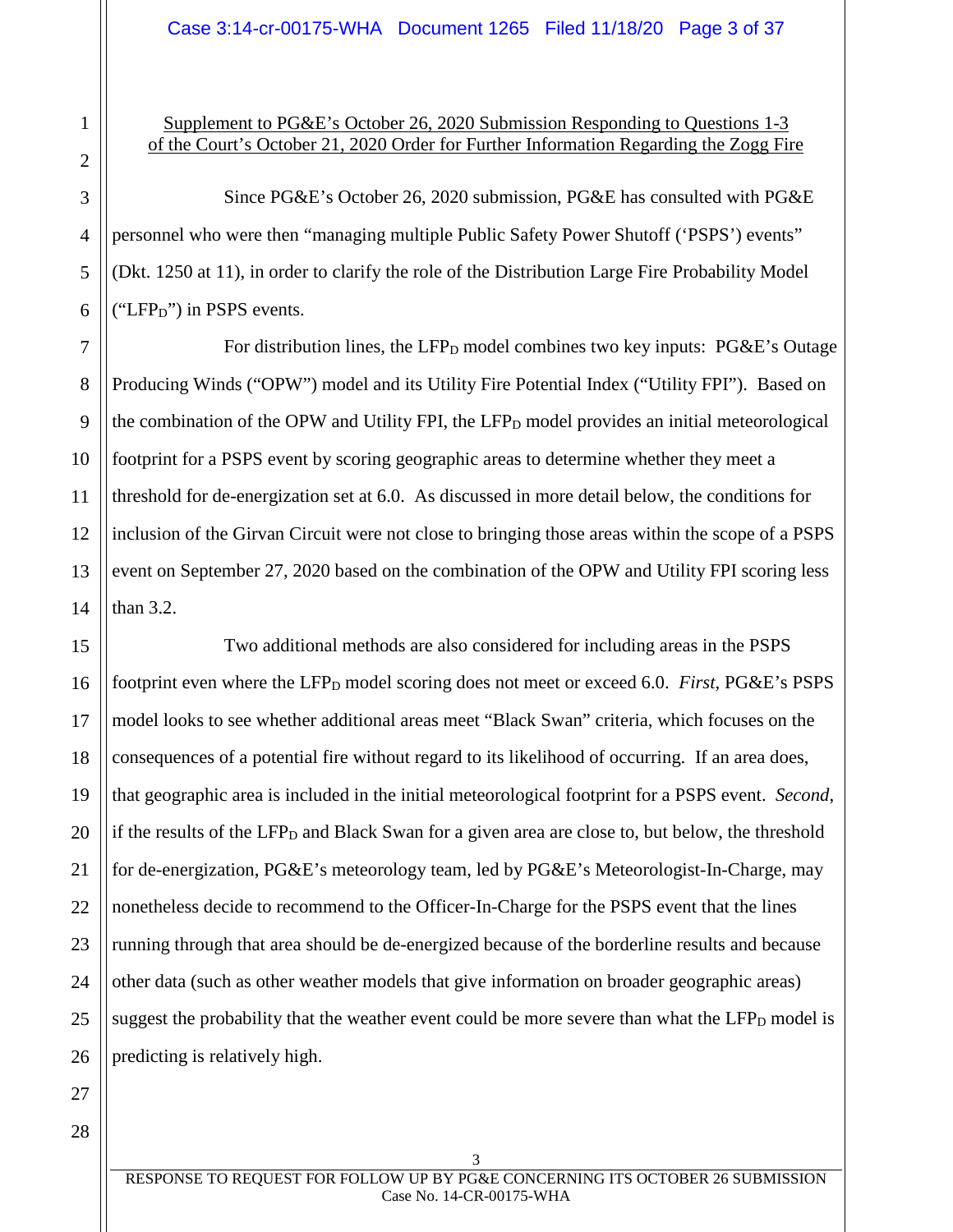| $\mathbf{1}$     | It is the responsibility of the meteorology team to recommend areas for potential                                                               |  |  |
|------------------|-------------------------------------------------------------------------------------------------------------------------------------------------|--|--|
| $\mathbf{2}$     | de-energization based on their assessment of the models, as well as other available                                                             |  |  |
| 3                | meteorological data. If an area is not initially recommended for de-energization by the                                                         |  |  |
| 4                | meteorology team, that determination will not be reviewed by other departments at PG&E,                                                         |  |  |
| 5                | which do not have meteorological expertise.                                                                                                     |  |  |
| 6                | The precise mechanics of the scoping process are described further herein in                                                                    |  |  |
| $\boldsymbol{7}$ | response to the Court's October 29, 2020 follow-up questions.                                                                                   |  |  |
| 8                | <b>Question 1:</b> With respect to PG&E's Large Fire Probability model identification,                                                          |  |  |
| 9                | PG&E's description in Exhibit E states at page 14:                                                                                              |  |  |
| 10               | PG&E's Large Fire Probability (LFP) model identification of areas on<br>both PG&E's distribution and transmission systems with high wind-driven |  |  |
| 11               | outage probability combined with high probability of a large fire if an<br>ignition were to occur.                                              |  |  |
| 12               | • On the distribution system, the Distribution Large Fire                                                                                       |  |  |
| 13<br>14         | Probability Model (LFP <sub>D</sub> ) is a product of PG&E's Outage<br>Producing Wind (OPW) model and FPI models. The LFP <sub>D</sub>          |  |  |
| 15               | model provides hourly output at 2km model resolution and<br>highlights locations with concurrence of a high probability                         |  |  |
| 16               | for large fires and high probability of wind-related outages                                                                                    |  |  |
| 17               | on PG&E's distribution system.                                                                                                                  |  |  |
| 18               | • On the transmission system, the Transmission Large Fire<br>Probability Model (LFP $_T$ ) is the product of PG&E's                             |  |  |
| 19               | Transmission Operability Assessment (OA) model and FPI<br>models. The $LFP_T$ model provides hourly forecast outputs                            |  |  |
| 20               | for each transmission structure. The model highlights<br>locations with both an increased probability for large fires                           |  |  |
| 21               | and high probability of wind-related failures on PG&E's<br>transmission system.                                                                 |  |  |
| 22               | Leading up to the Zogg Fire, how close did the Distribution Large Fire Probability model                                                        |  |  |
| 23               | come to assessing specifically the Girvan Distribution Line? Describe all September                                                             |  |  |
| 24               | 2020 assessments made for the smallest area that included the Girvan Line.                                                                      |  |  |
| 25               | <b>PG&amp;E Response:</b>                                                                                                                       |  |  |
| 26               | To determine the recommended de-energization scope, the PG&E meteorology                                                                        |  |  |
| 27               | department analyzes the meteorological conditions and fire potential for each portion of the                                                    |  |  |
| 28               |                                                                                                                                                 |  |  |
|                  | 4<br>RESPONSE TO REQUEST FOR FOLLOW UP BY PG&E CONCERNING ITS OCTOBER 26 SUBMISSION                                                             |  |  |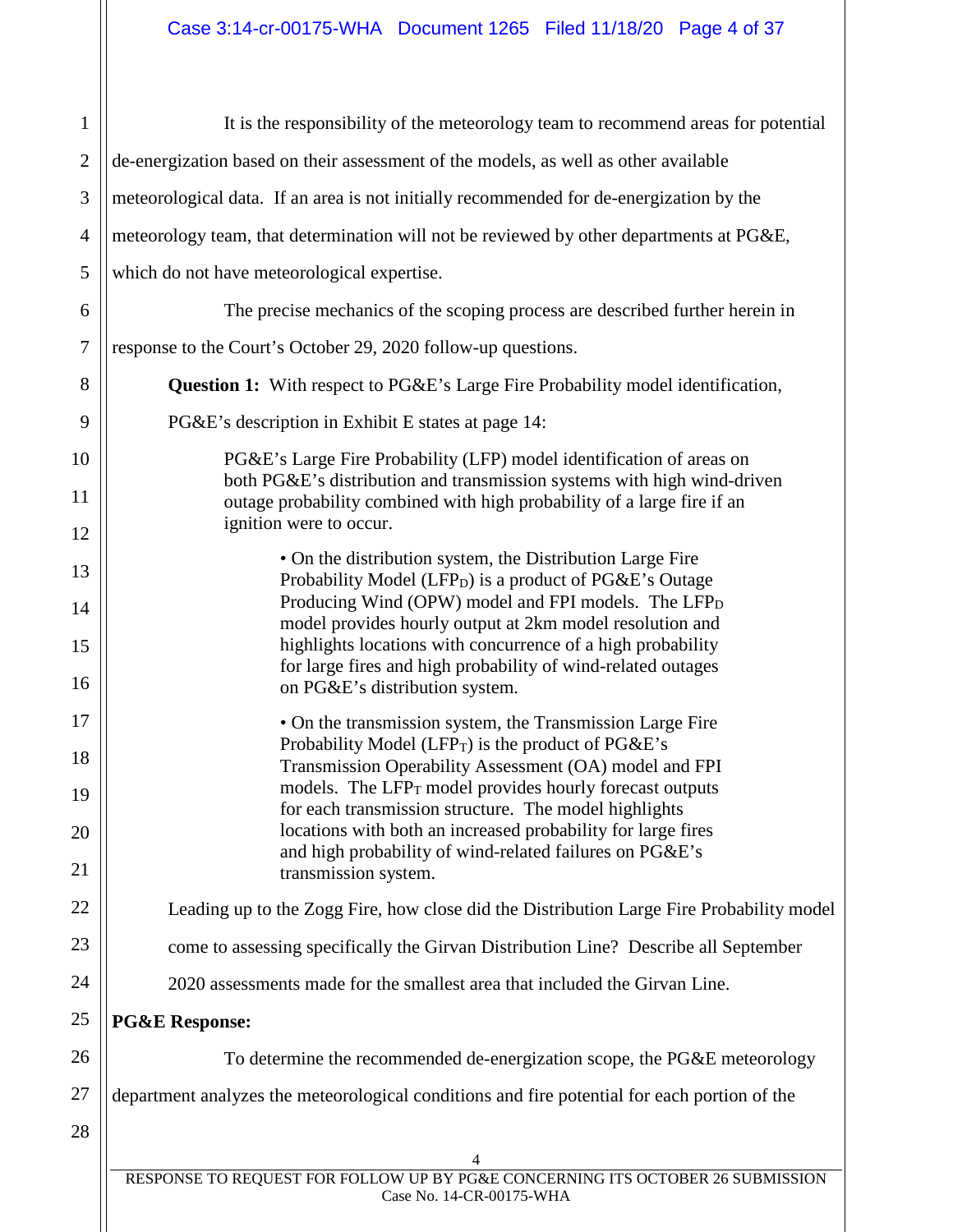1 2 potential PSPS scope by breaking PG&E's service territory into preset grid cells of two kilometers-by-two kilometers, as described in further detail below.

The Girvan Circuit traverses 50 two kilometer-by-two kilometer grid cells and the  $LFP<sub>D</sub>$  model specifically assessed each of these grid cells during the September 27, 2020 PSPS event. At no point in the lead up to the September 27, 2020 PSPS event did any grid cell traversed by the Girvan Circuit meet the 6.0 threshold for de-energization nor did any grid cell satisfy the Black Swan criteria. The highest two kilometer-by-two kilometer  $LFP<sub>D</sub>$  output was less than 3.2 (compared to the requisite 6.0 for inclusion), and it was forecast for grid cell 142 377, which is located approximately 11 miles from the area of interest.<sup>2</sup>

10 12 13 14 15 While the primary initial driver of the scope of de-energization is the two-kilometer model, the model also assessed each of the 30 three kilometer-by-three kilometer grid cells traversed by the Girvan Circuit. The highest output of the  $LFP<sub>D</sub>$  model for the three kilometer-by-three kilometer grid cells traversed by the Girvan Circuit was 4.76, and it was forecast for grid cell 89\_245, which overlaps with grid cell 142\_377 and is approximately 10.8 miles away from the area of interest.

16 17 As a result of the PG&E meteorology team's review of this weather data, the Girvan Circuit was not considered in scope for potential de-energization during the September 27, 2020 PSPS event.

PG&E is producing at Bates PGE-ZOGG-NDCAL-00009368 to PGE-ZOGG-NDCAL-00009371 each of the LFP<sub>D</sub> model outputs that were run in September 2020 for the two kilometer-by-two kilometer grid cells traversed by the Girvan Circuit. PG&E is producing at Bates PGE-ZOGG-NDCAL-00009372 each of the  $LFP<sub>D</sub>$  model outputs that were run in September 2020 for the three kilometer-by-three kilometer grid cells traversed by the Girvan

<sup>2</sup> When PG&E refers to distances in relation to grid cells in this submission, such distances are calculated from the mid-point of the grid cell.

3

4

5

6

7

8

9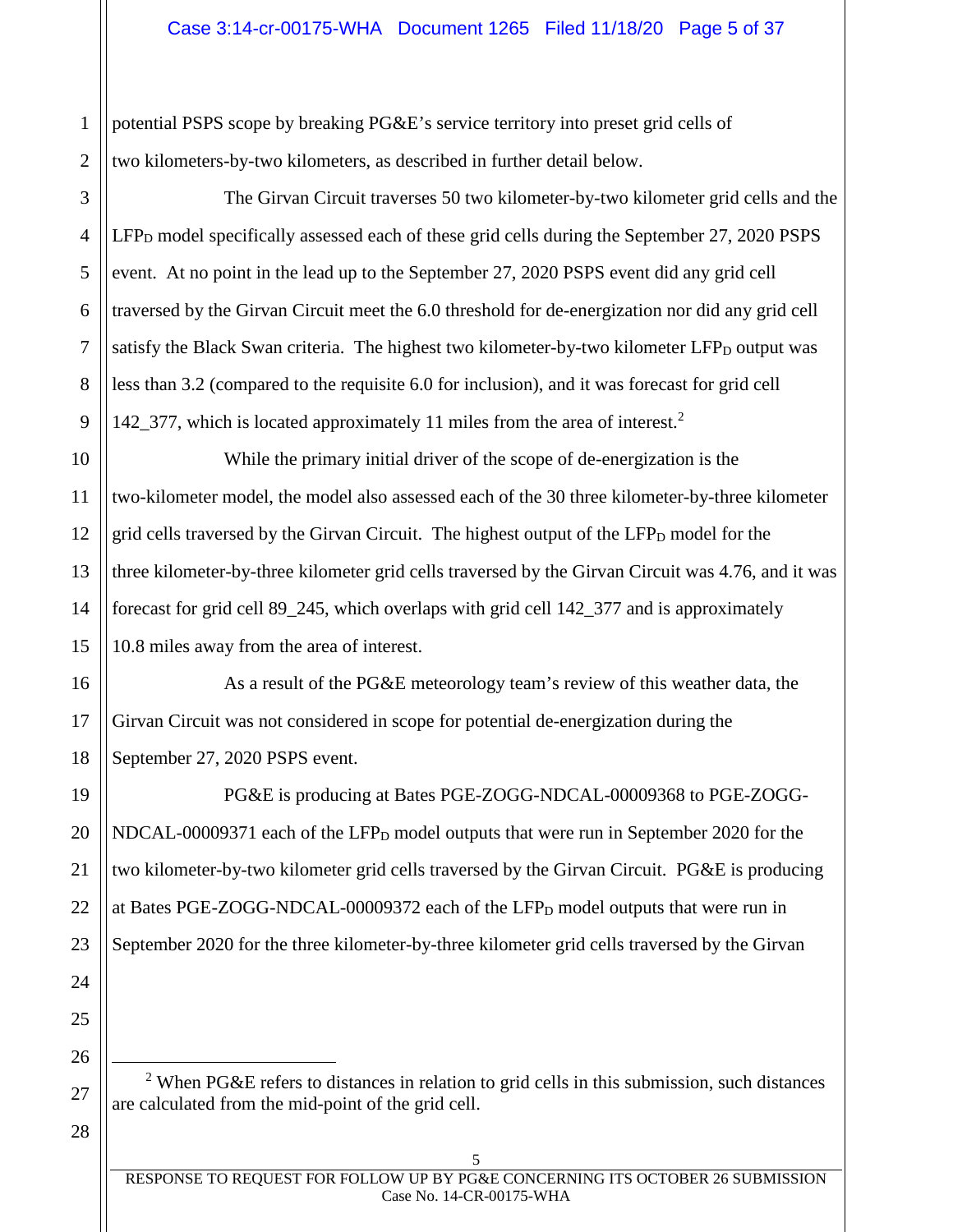2 Circuit.<sup>3</sup> The table in Appendix A lists the column headers for the output of the LFP<sub>D</sub> model alongside a brief description of what each column header means.

> **Question 2:** What were the specific ratings, scores and weightings considered by the PG&E team, broken out for each distribution line in Shasta County in the September PSPS?

**PG&E Response:** 

1

3

4

5

6

7

8

9

10

11

12

13

14

15

16

17

18

19

20

21

22

23

24

25

26

27

PG&E does not have any "specific ratings, scores and weightings . . . broken out for each *distribution line* in Shasta County" but rather has such data for *each geographic grid cell* in Shasta County. PG&E determines the scope of de-energization for distribution circuits by analyzing the  $LFP<sub>D</sub>$  model outputs and related forecast meteorological conditions of two kilometer-by-two kilometer geographic regions called grid cells, which then leads to the creation of the de-energization polygon. After the de-energization polygon is created, PG&E determines which distribution lines, if any, traverse that polygon.

In response to the Court's question, PG&E has therefore identified the two kilometer-by-two kilometer and three kilometer-by-three kilometer grid cells traversed by each of the 39 distribution circuits in Shasta County. For the grid cells traversed by each of these distribution circuits, PG&E is producing at Bates PGE-ZOGG-NDCAL-00009373 the LFP<sub>D</sub> model output for the run immediately prior to PG&E's final scoping decision based on the two kilometer-by-two kilometer grid cells and at Bates PGE-ZOGG-NDCAL-00009374 for the three kilometer-by-three kilometer grid cells. PG&E refers the Court to the table in Appendix A that describes what each column of the LFP<sub>D</sub> output represents.

PG&E runs the LFP<sub>D</sub> model four times each day—initialized at  $00:00$ ,  $06:00$ , 12:00 and 18:00 UTC. Bates PGE-ZOGG-NDCAL-00009373 and Bates PGE-ZOGG-NDCAL-

 $3 PG\&E$  is providing these LFP<sub>D</sub> model outputs, as well as the other data referred to in response to Questions 2, 6, 7 and 8, on the same thumb drive that it is delivering to the Court in response to Question 19. Appendix B contains an index of the Bates-stamped data.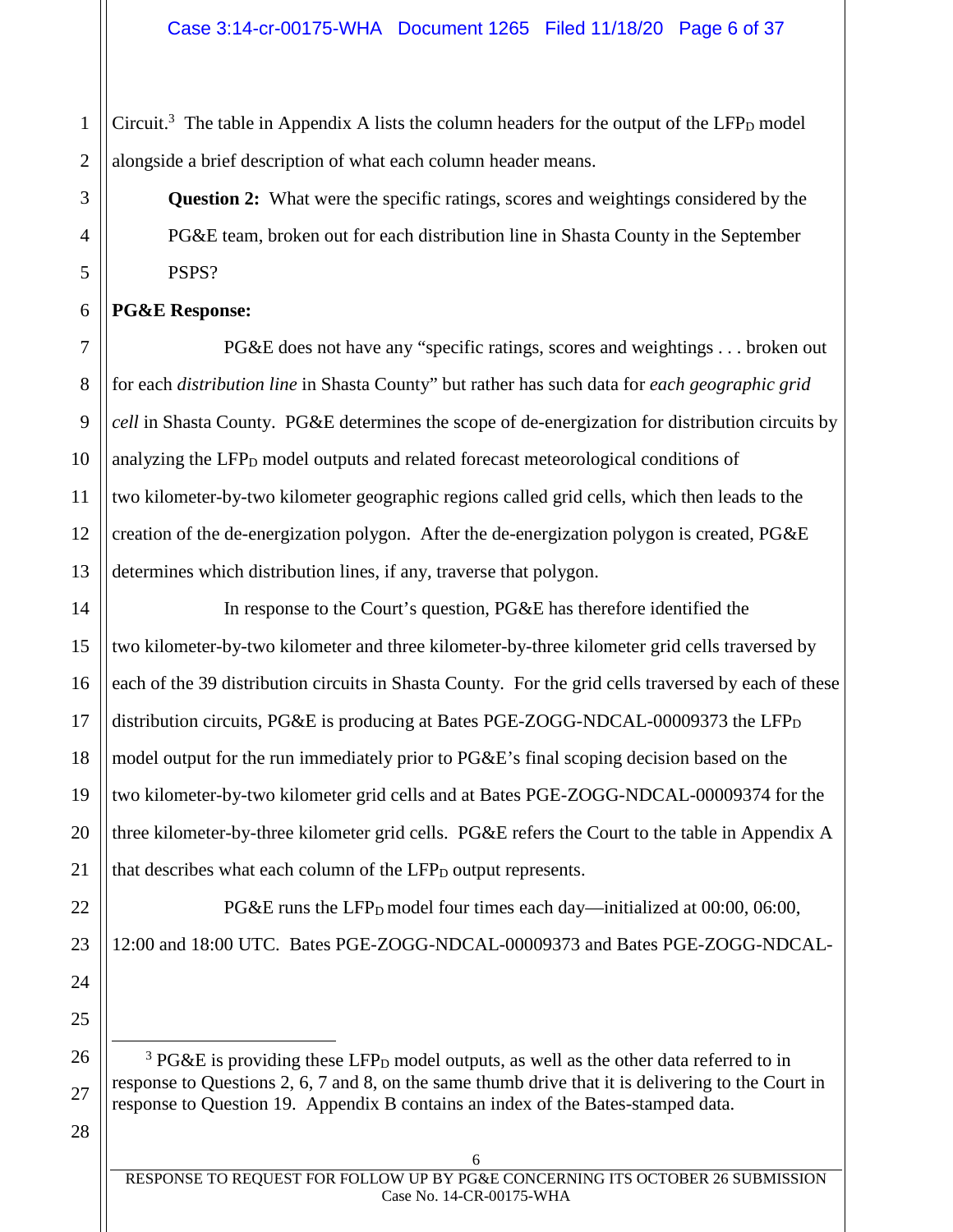1 2 00009374 contain the September 27, 2020 00:00 UTC model run because it was the latest model run that informed the final PSPS scope.<sup>4</sup>

> **Question 3:** To what extent, if at all, did the Distribution Large Fire Probability model take into account the extent to which vegetation had been cleared or trimmed or not cleared or trimmed in the immediate vicinity of a specific distribution line?

**PG&E Response:** 

3

4

5

6

7

8

9

10

11

12

13

14

15

16

17

18

19

20

21

22

23

The LFP $<sub>D</sub>$  model is not based on the extent to which vegetation had been cleared</sub> or trimmed. Even in a perfectly trimmed area, severe wind conditions are capable of causing catastrophic fires by causing healthy trees and limbs to make contact with a line or by causing equipment failures. PG&E determines the scope of de-energization for distribution circuits by analyzing the forecast meteorological and fuel conditions of two kilometer-by-two kilometer geographic regions called grid cells. The specific factors and data inputs for the LFP<sub>D</sub> model are discussed in response to Question 9, below.

Thus, even when PG&E has patrolled a line and worked trees prior to fire season, PG&E will still consider such lines for de-energization. Vegetation is dynamic, such that vegetation that did not qualify for removal during PG&E's latest patrol may have changed by the time of a PSPS event. Vegetation management patrols rely on trained and qualified arborists, but as with any process that involves subjective human judgment, may not be executed perfectly. Additionally, there are potential sources of wildfire ignition other than hazard trees and limbs. For example, extreme weather presents the risk of high winds causing a healthy tree or limb to break and make contact with a line; in the case of a limb, the limb could be carried some distance before it strikes the line. Moreover, high winds could cause a piece of equipment to fail, such as a pole that is blown over, or cause lines to slap together. Lastly, PG&E's power lines could be struck by other objects, such as metallic balloons or other airborne debris carried by the wind.

25 26

 $4$  As explained in the response to Question 9, PG&E's meteorology department may also consider earlier model runs at any point in the process or to see the evolution of scores. PG&E does not keep a record of when earlier model runs are reviewed by meteorologists.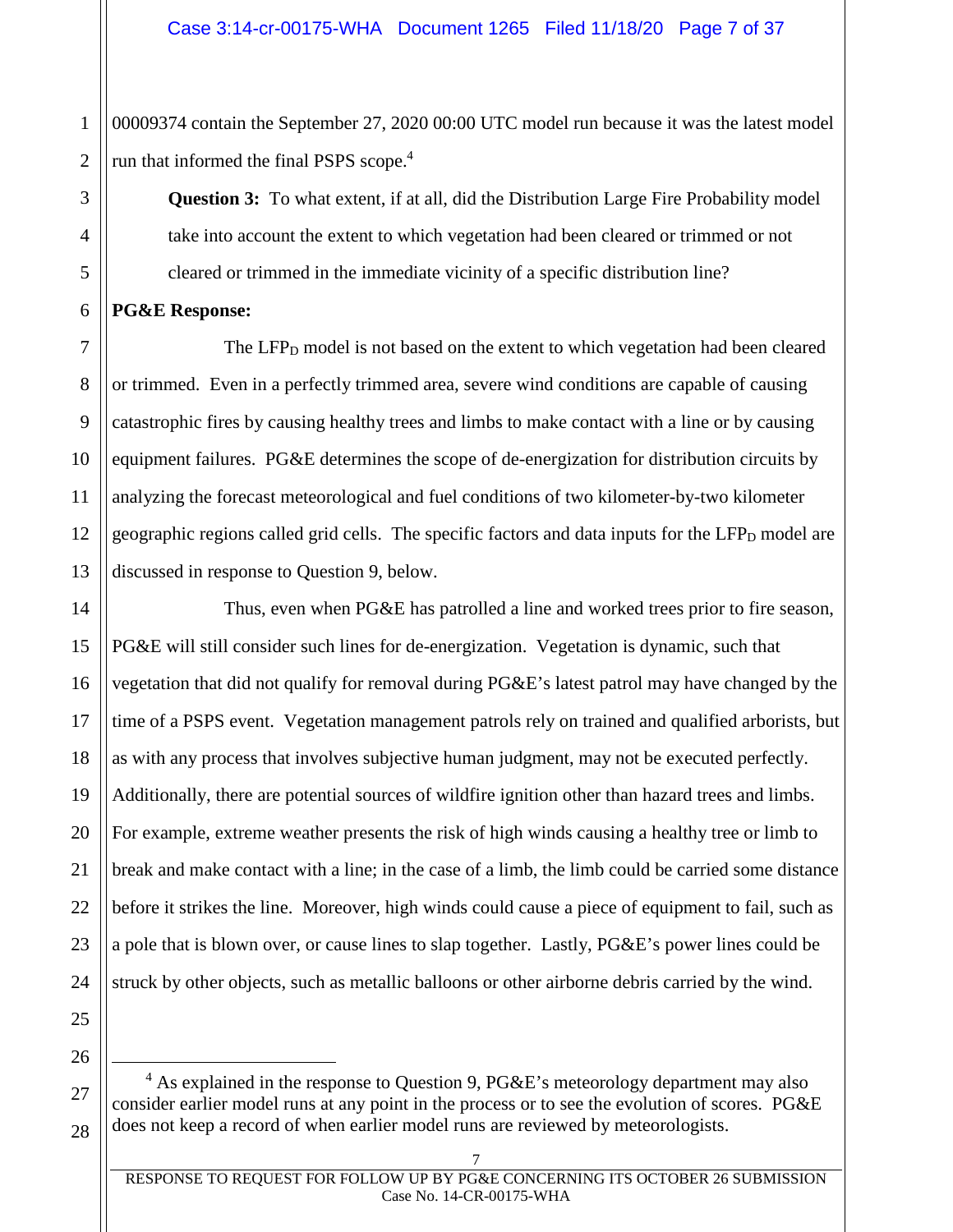**Question 4:** To what extent, if at all, did the Distribution Large Fire Probability model take into account the fire threat tier level through which a specific distribution line ran? **PG&E Response:** 

The LFP<sub>D</sub> model is run only with respect to  $PGEE$ 's High Fire Risk Area, which includes the CPUC-defined High Fire-Threat Districts ("HFTD"). Beyond that, whether the area is Zone 1 or Tiers 2 or 3 is not itself directly relevant to the analysis, though the meteorological and fuel conditions, which in the long-term inform Tier determination, are factored into the model for each individual cell. The specific factors and data inputs for the  $LFP<sub>D</sub>$  model are discussed below in PG&E's response to Question 9.

**Question 5:** Did the Distribution Large Fire Probability model take into account the difficulty or ease with which residents would be able to evacuate on short notice in the event of a wildfire?

# **PG&E Response:**

The LFP $<sub>D</sub>$  model did not take into account the difficulty or ease with which</sub> residents would be able to evacuate on short notice in the event of a wildfire, which would vary based on the location of each resident and the circumstances of individual fires and shifting winds. The specific factors and data inputs for the  $LFP<sub>D</sub>$  model are discussed below in  $PG\&E$ 's response to Question 9.

**Question 6:** For the smallest region that included the Girvan Line, what were PG&E's ratings and/or assessments in days and hours leading up to the late September PSPS with respect to (see page 14 of Exh. E):

(a) Fuel moisture;

- (b) Humidity;
- (c) Wind speed;
- (d) Air temperature;
- (e) Land type; and
	- (f) Historical fire occurrences.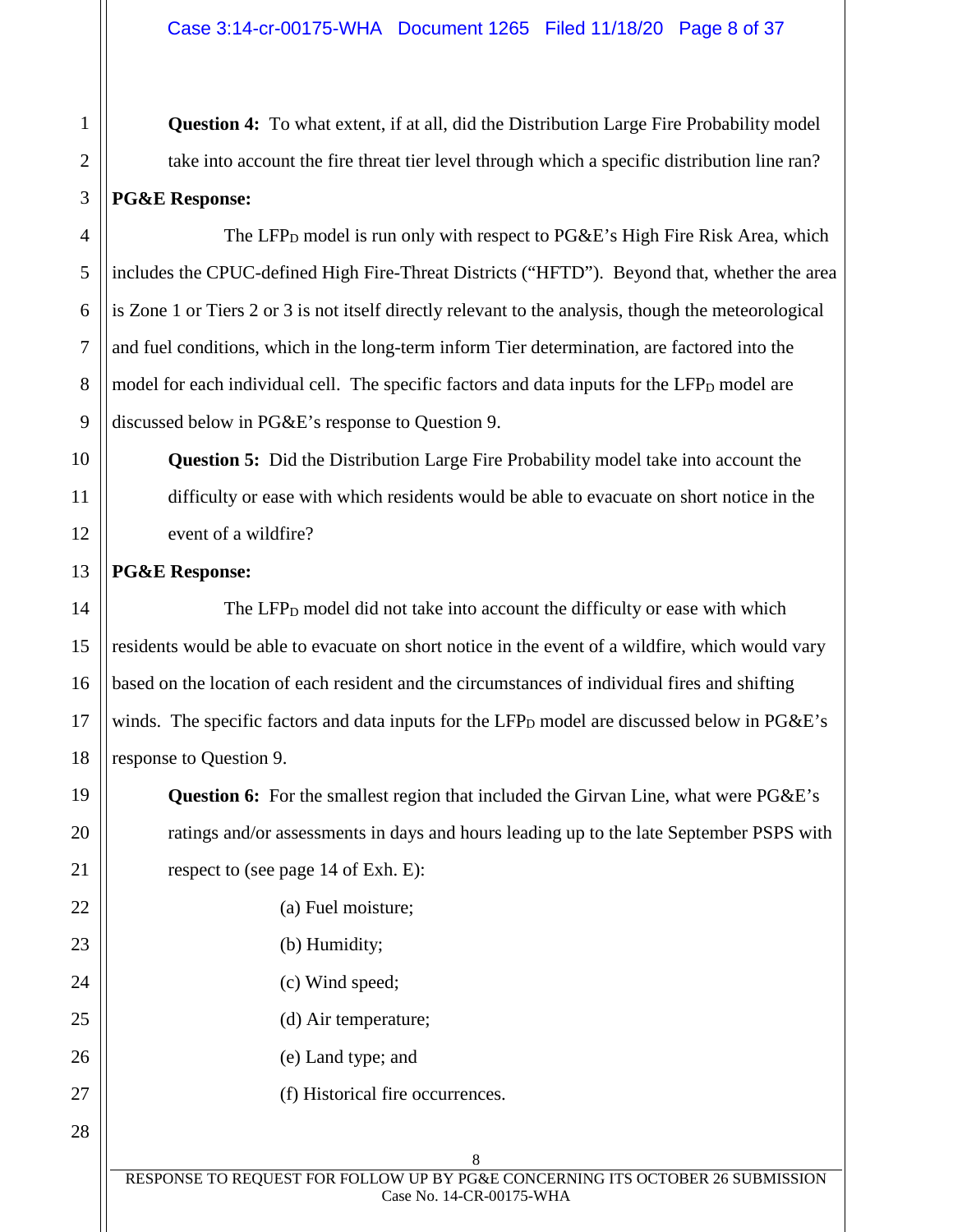#### 1 **PG&E Response:**

2

3

4

5

6

7

8

9

PG&E's ratings and/or assessments of the fuel moisture, humidity, wind speed and air temperature values for each grid cell traversed by the Girvan Circuit are located in the  $LFP<sub>D</sub>$  model outputs produced in response to Question 1. PG&E refers the Court to the table in Appendix A, which describes what each column of the  $LFP<sub>D</sub>$  output represents.

10 PG&E is producing its ratings and/or assessments of the "land type" for each two kilometer-by-two kilometer grid cell traversed by the Girvan Circuit at Bates PGE-ZOGG-NDCAL-00009375 and for each three kilometer-by-three kilometer grid cell at Bates PGE-ZOGG-NDCAL-00009376. As seen therein, the land type for such grid cells is a combination of Forests, Shrublands and Grass-Savannas.

11 12 13 14 15 16 17 18 19 20 21 22 Neither the Utility FPI nor the  $LFP<sub>D</sub>$  models consider whether a given grid cell or distribution line has experienced historical fires. But historical fire occurrences are used as a data input to develop the Utility FPI model, and the output thereof is incorporated into the LFP<sub>D</sub> model, as discussed below in response to Question 9. Thus, instead of looking to whether a given area has experienced fires in the past, PG&E correlates decades of historical fire data and related weather conditions to develop a model that predicts the likelihood that in a given area, under the input weather, fuel and related conditions, a 40-acre fire will grow to 1,000 acres. By relying on a comparison to the weather and related conditions of past fires, PG&E is able to provide forecasts applicable across its service territory. The two historical fire datasets used to develop the Utility FPI model are the U.S. Forest Service's Fire Program Analysis—Fire-Occurrence Database and a database compiled by PG&E of large fires and their associated perimeters from the Visible Infrared Imaging Radiometer Suite.

23 24 **Question 7:** How did those assessments compare specifically to the smallest region that included the de-energized line nearest the Girvan Line?

**PG&E Response:** 

26 27 For the September 27, 2020 PSPS event, PG&E's meteorology department recommended de-energizing a polygon through which three distributions circuits traversed (the

28

25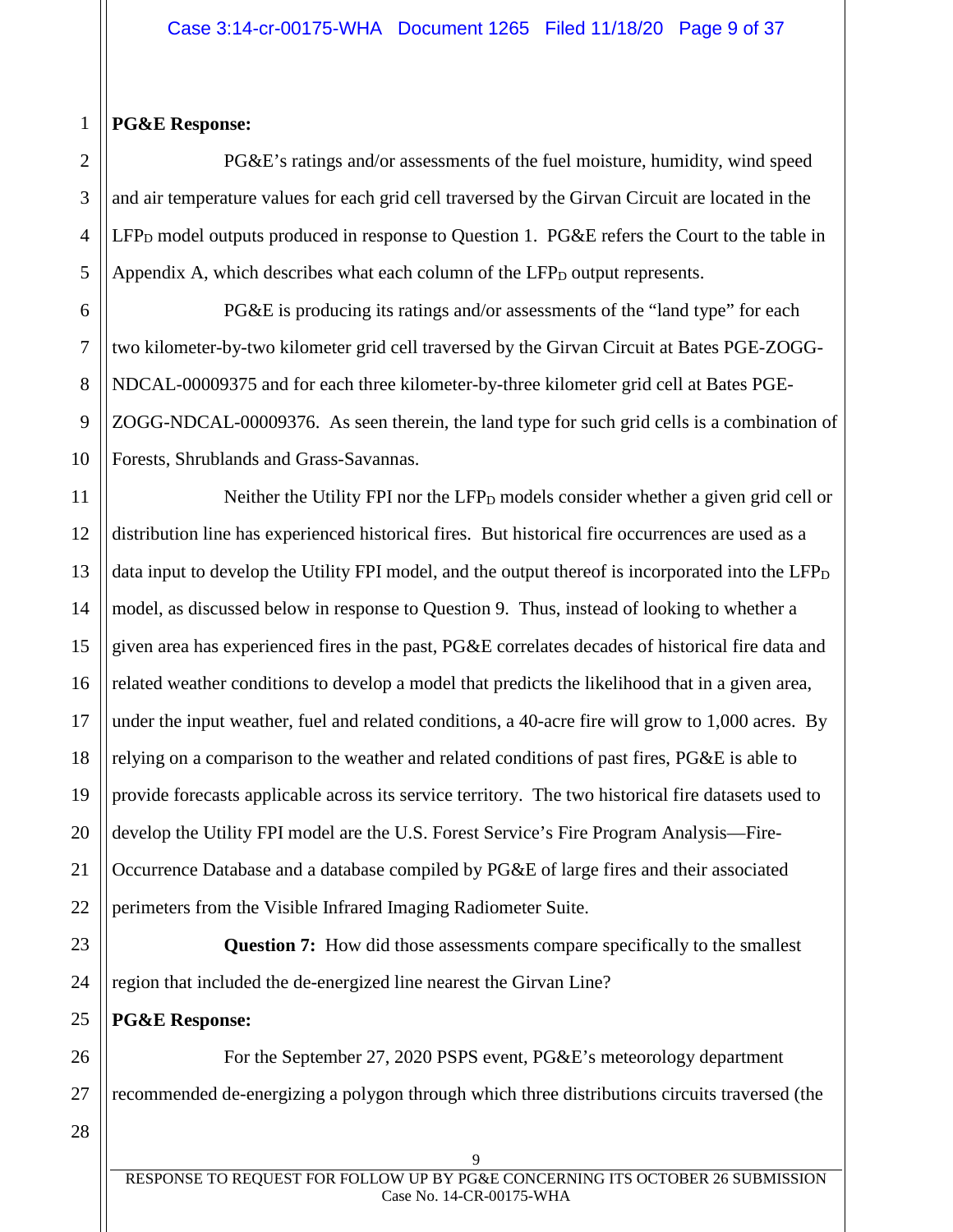1 2 3 Deschutes 1101, Volta 1101 and Volta 1102 Distribution Circuits) and which was comprised of 95 two kilometer-by-two kilometer grid cells. The nearest de-energized circuit to the Girvan Circuit is the Deschutes 1101 Distribution Circuit (the "Deschutes Circuit").

4 5 6 7 8 9 The two kilometer-by-two kilometer grid cell that comprises part of the de-energization polygon nearest the Girvan Circuit that contains a de-energized portion of the Deschutes Circuit is 157\_377. PG&E's ratings and/or assessments of the fuel moisture, humidity, wind speed and air temperature values for each two kilometer-by-two kilometer grid cell comprising the de-energization polygon (including grid cell 157\_377) are located in the  $LFP<sub>D</sub>$  model outputs for those grid cells, which PG&E is producing at Bates PGE-ZOGG-NDCAL-00009377 to PGE-ZOGG-NDCAL-00009380.

The three kilometer-by-three kilometer grid cell that comprises part of the de-energization polygon nearest the Girvan Circuit that contains a de-energized portion of the Deschutes Circuit is  $99_245$ . PG&E is producing the LFP<sub>D</sub> model outputs for the three kilometer-by-three kilometer grid cells traversed by the de-energization polygon (including grid cell 95\_245) at Bates PGE-ZOGG-NDCAL-00009381 to PGE-ZOGG-NDCAL-00009384.

PG&E refers the Court to the table in Appendix A that describes what each column of the LFP $_D$  output represents.<sup>5</sup>

**Question 8:** Explain specifically why some lines in Shasta County were de-energized but the Girvan Line in Shasta County was not. How close were any de-energized lines to the Girvan Line and what specifically accounted for the difference?

**PG&E Response:** 

Three distribution circuits in Shasta County were de-energized as part of the September 27, 2020 PSPS event (the Deschutes 1101, Volta 1101 and Volta 1102 Distribution Circuits). The decision to de-energize the polygon traversed by those three circuits and not to

<sup>5</sup> PG&E is also producing its ratings and/or assessments of the "land type" for each two kilometer-by-two kilometer grid cell traversed by the de-energization polygon at Bates PGE-ZOGG-NDCAL-00009385 and for each three kilometer-by-three kilometer grid cell at Bates PGE-ZOGG-NDCAL-00009386.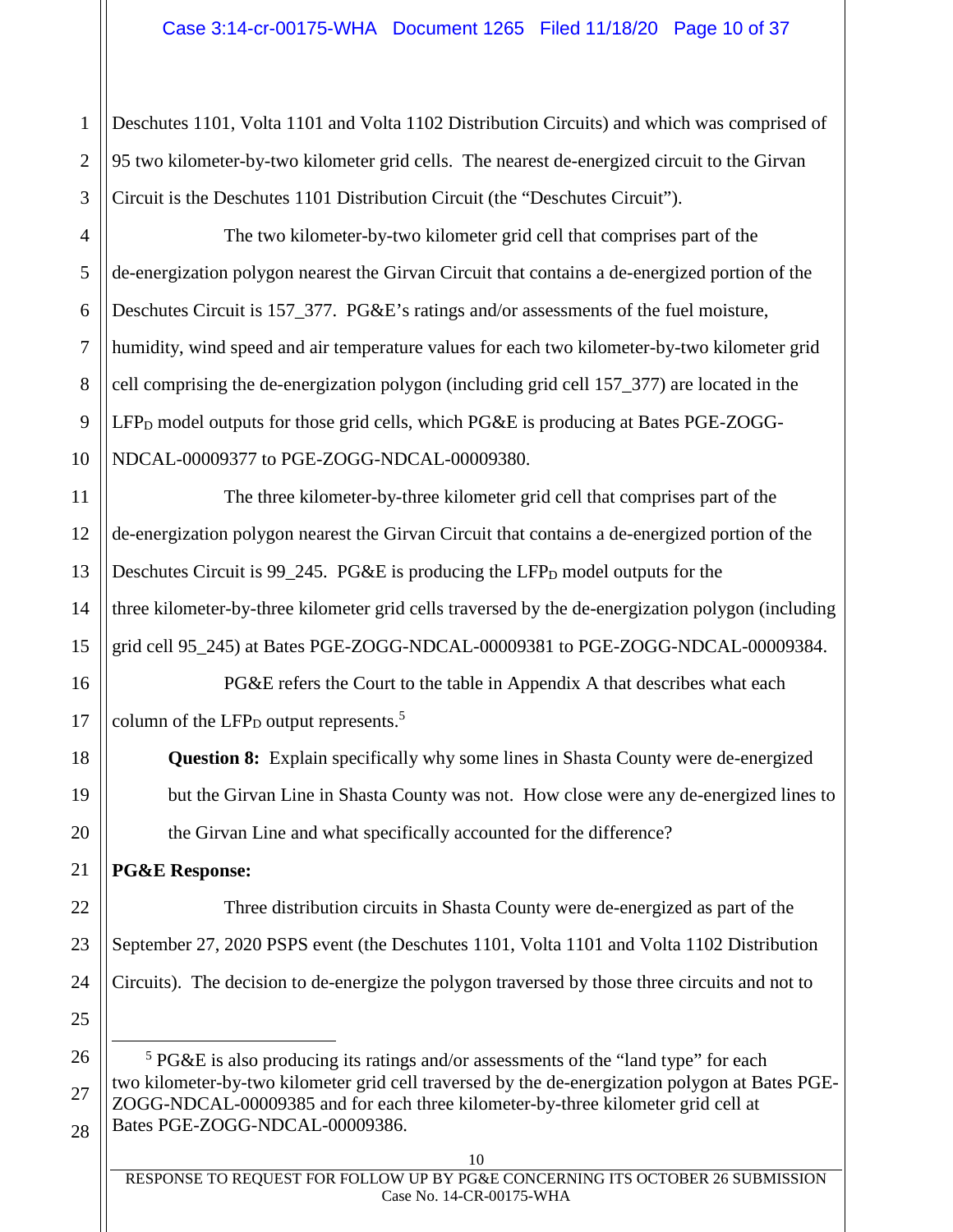## Case 3:14-cr-00175-WHA Document 1265 Filed 11/18/20 Page 11 of 37

de-energize the Girvan Circuit was due to differences in the forecast weather conditions for their respective grid cells. As discussed above in response to Question 1, none of the two kilometerby-two kilometer or three kilometer-by-three kilometer grid cells traversed by the Girvan Circuit exceeded the de-energization guidance values of the LFP<sub>D</sub> model or Black Swan criteria.

The forecast weather conditions inside the de-energized polygon through which the three de-energized distribution lines traversed were significantly more severe than those forecast to face the Girvan Circuit. While none of the two kilometer-by-two kilometer grid cells in the de-energization polygon exceeded the de-energization guidance values of the  $LFP<sub>D</sub>$  model or Black Swan criteria, 26 of the three kilometer-by-three kilometer grid cells did exceed the 6.0 de-energization guidance values of the LFP<sub>D</sub> model, with values as high as 15.3. And so, in light of the relatively more severe forecast weather in the polygon, and based on the available data and their subject matter expertise, PG&E's meteorology team recommended that the polygon should be de-energized.

The two kilometer-by-two kilometer grid cell nearest the Girvan Circuit that contains a de-energized portion of each of three distribution circuits in Shasta County that were de-energized as part of the September 27, 2020 PSPS event, and the grid cell's distance from the Girvan Circuit, is listed below:

- For the Deschutes Circuit, grid cell 157\_377 is approximately 18.9 miles from the Girvan Circuit.
- For the Volta 1101 Circuit, grid cell 158\_374 is approximately 20.5 miles from the Girvan Circuit.
- For the Volta 1102 Circuit, grid cell 157\_377 is approximately 18.9 miles from the Girvan Circuit.<sup>6</sup>

1

2

3

4

5

<sup>26</sup> 27 28 <sup>6</sup> PG&E notes that each of these three circuits have de-energized spans that are nearer to the Girvan Circuit than are the grid cells listed in response to Question 8 but that such spans fell outside of the de-energization polygon. These spans were de-energized only because they were connected to spans located inside the de-energization polygon. PG&E does not interpret the Court's request to be focused on these outside-the-polygon grid cells and so PG&E is not producing detail or data concerning such spans or their grid cells.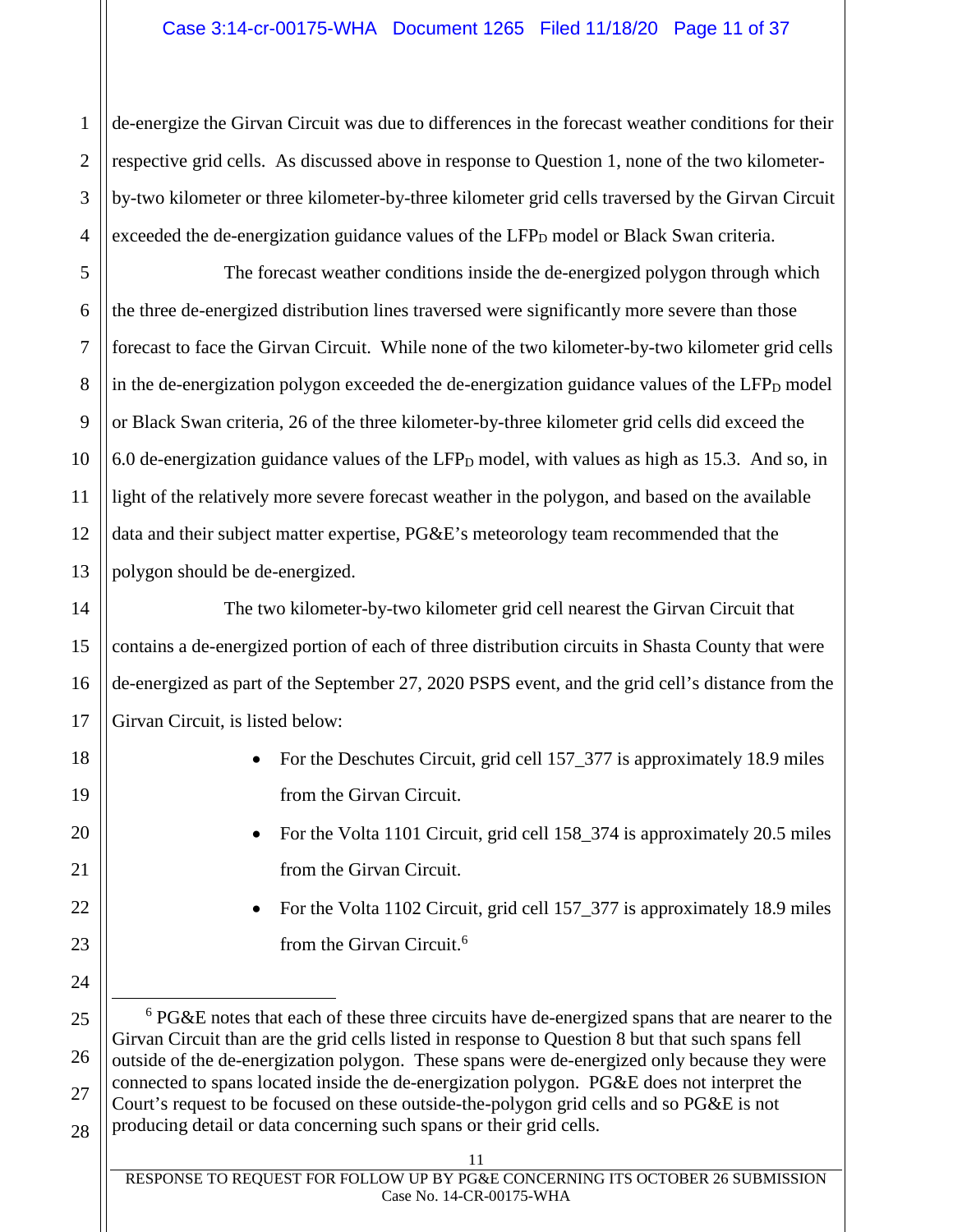2 3 4 5 6 7 LFP<sub>D</sub> model outputs for the grid cells traversed by the Girvan Circuit were produced in response to Question 1, and LFP<sub>D</sub> model outputs for the grid cells traversed by the de-energization polygon were produced in response to Question 7. PG&E is also producing the  $LFP<sub>D</sub>$  model outputs for each of the two kilometer-by-two kilometer grid cells traversed by the Deschutes 1101, Volta 1101 and Volta 1102 Circuits at Bates PGE-ZOGG-NDCAL-00009387 to PGE-ZOGG-NDCAL-00009390 and for each such three kilometer-by-three kilometer grid cell at Bates PGE-ZOGG-NDCAL-00009391 to PGE-ZOGG-NDCAL-00009394.

**Question 9:** Describe with specificity and step-by-step how the "Distribution Large Fire Probability Model" works, how it weights various factors, and all other factors used and their weights in deciding which lines to de-energize. Is the decision done by algorithm or by subjective assessment? Please attach examples of any worksheets used for Shasta County in the late September PSPS.

# **PG&E Response:**

1

8

9

10

11

12

13

14

15

16

17

18

19

20

21

22

23

24

Weather models inform many operational decisions throughout PG&E to prepare for forecast conditions and to mitigate fire risk, including PSPS. PG&E has tested and deployed high-resolution weather models and built high-resolution historical datasets by partnering with external experts. These high-resolution historical datasets and forecasts drive the OPW and Utility FPI models, which are the main inputs into the framework PG&E utilizes to make the decision to execute a PSPS event.

The  $6.0$  LFP<sub>D</sub> threshold is the product of PG&E's OPW and Utility FPI models. The OPW and Utility FPI models are used together by the  $LFP<sub>D</sub>$  model to understand both the probability of an outage and potential ignition together with the potential consequence of a resulting fire. These models were derived by analyzing historical PG&E outage events and the conditions that existed during the worst fires in California history.

25 26 27 The OPW model is based on an analysis of windspeeds for every unplanned sustained and momentary outage that occurred over the last decade and forecasts the probability of unplanned outages associated with wind events occurring in PG&E's service area. The OPW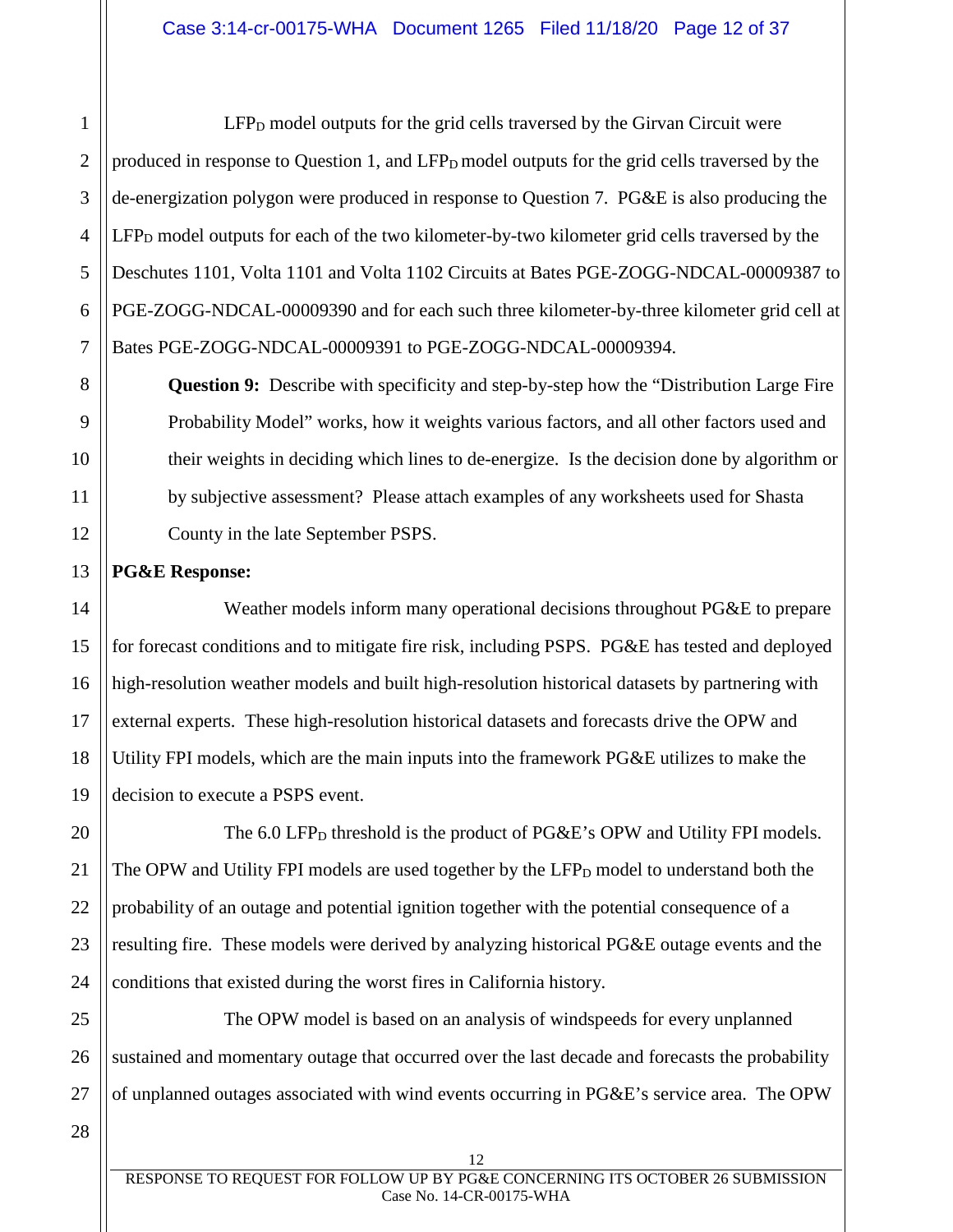6 8 9 model is driven by PG&E's high-resolution weather modeling output. The OPW model is trained through an analysis of wind speeds during approximately 400,000 outages on PG&E's distribution grid. For every sustained and momentary outage, the wind speed was extracted from PG&E's historical dataset based on the time and location that each event occurred. This extraction allowed PG&E data scientists to develop wind-outage relationships and models that can then be run in forecast-mode. The OPW model forecasts the probability for a wind-driven outage based on forecast windspeed for each grid cell for every hour of the forecast. Outage-producing winds vary across PG&E's system based on differences in topography, vegetation and climatological weather exposure in different parts of PG&E's service territory.

10 11 12 13 14 15 16 17 18 19 20 The Utility FPI model uses logistic regression to predict the probability of a 40-acre fire growing to 1,000 acres or more in a given geographic location based on three decades of meteorological data (including weather, fuel moisture and climatology data) and 26 years of historical wildfire data from the U.S. Forestry Service ("USFS") in PG&E's service territory. Similar to with the OPW model, PG&E extracted the weather data and dead and live fuel moisture data for each historical fire in the USFS fire occurrence dataset in California. PG&E's data scientists constructed over 4,000 Utility FPI model variants to determine the optimal combination of the fire weather parameters, dead and live fuel moisture, and other factors. The Utility FPI model takes the forecast meteorological and fuel conditions for each grid cell as an input and provides, for each forecast hour, the probability of a 40-acre fire growing to 1,000 acres or more.<sup>7</sup>

Using the outputs from the OPW and Utility FPI models as well as other criteria listed below, the  $LFP<sub>D</sub>$  model indicates for each two kilometer-by-two kilometer and

 $<sup>7</sup>$  The output of the Utility FPI model for a given grid cell is shown by the below series of</sup> equations where LFM is the live fuel moisture percentage, DFM<sub>10hr</sub> is the 10-hour dead fuel moisture percentage, FFWI is the Fosberg Fire Weather Index and LU<sub>Shrublands</sub> and LU<sub>Forest</sub> are land-use variables. Each input is standardized using the mean and standard deviation of the historical fire dataset.

28

21

22

23

24

25

26

27

1

2

3

4

5

7

 $FPI = \frac{1}{1+e^{-y}}$ 

 $y = -1.68 - 0.24 * LFM - 0.26 * DFM<sub>10hr</sub> + 0.22 * FFWI + 0.06 * LU<sub>Shrublands</sub> + 0.47 * LU<sub>forest</sub>$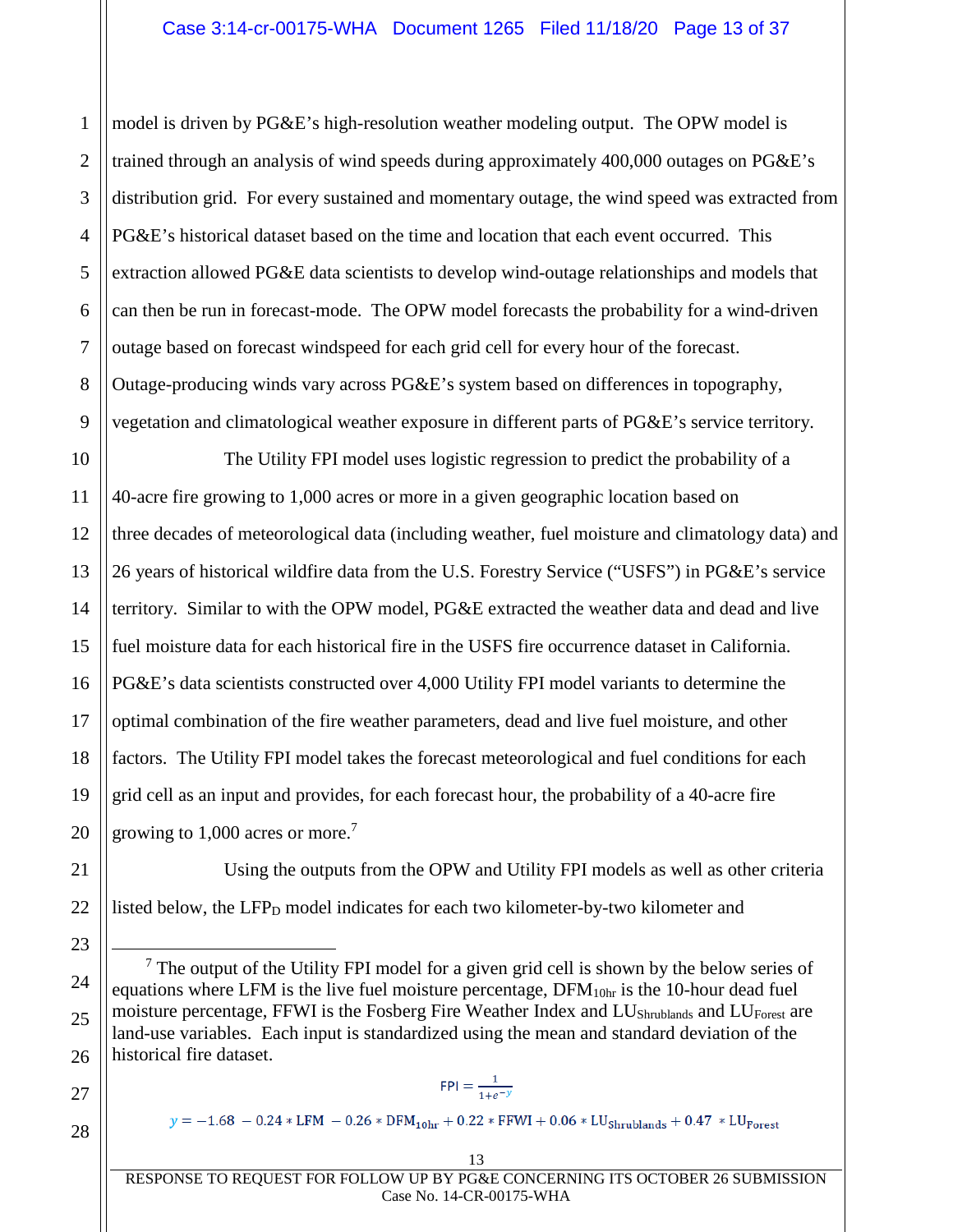## Case 3:14-cr-00175-WHA Document 1265 Filed 11/18/20 Page 14 of 37

three kilometer-by-three kilometer grid cell each hour, a categorization relating to the probability of a large fire originating from PG&E distribution equipment, to which PG&E has pre-assigned a recommendation for de-energization. The LFP<sub>D</sub> model categorizes each grid cell over the forthcoming 104-hour period into one of four categories (called "dx\_conditions"):

- "Below\_Guidance" indicates that the grid cell fails to meet minimum fire-potential conditions which are those minimum conditions present during the vast majority of large fires in California history based on the USFS fire occurrence data, and so the model does not recommend de-energization.<sup>8</sup>
	- "Fire\_Potential" indicates that the grid cell meets the minimum fire-potential conditions that must be exceeded for de-energization to be considered, but the product of the OPW and the Utility FPI models does not exceed 6.0, indicating that the forecast probability of a large fire occurring, while possible, is insufficient for the model to recommend de-energization based on the set threshold.
		- "Dx\_Fire\_Potential" indicates that the grid cell meets the minimum fire-potential conditions and that the product of the OPW and the Utility FPI models exceeds 6.0, PG&E's threshold for recommending de-energization.
			- "Black Swan" indicates that the grid cell meets the minimum fire-potential conditions and the product of the OPW and the Utility FPI models does not exceed 6.0, but that the consequences of a fire igniting are severe enough that, regardless of the likelihood of such a fire, de-energization is recommended.<sup>9</sup>

 $9$  The LFP<sub>D</sub> model defines Black Swan conditions as satisfying all of the following criteria: Utility FPI greater than 0.3; sustained wind speed greater than 30 mph; relative humidity less than 20%; dead fuel moisture – 10-hour less than  $8\%$ ; dead fuel moisture – 100-hour less than 10%; and dead fuel moisture – 1000-hour less than 14%. Until mid-October 2020, the model inadvertently used a 40-mph wind speed criterion rather than the decided-upon 30 mph criterion for the Black Swan conditions. PG&E notes that the forecast sustained wind speed during the

28

1

2

3

4

5

6

7

8

9

10

11

12

13

14

15

16

17

18

19

20

21

22

23

24

25

26

27

 $8$  The LFP<sub>D</sub> model defines minimum fire-potential conditions as satisfying all of the following criteria: Utility FPI greater than 0.2; sustained wind speed greater than 20 mph; relative humidity less than 30%; dead fuel moisture – 10-hour less than 8%; dead fuel moisture – 100-hour less than 10%; and dead fuel moisture – 1000-hour less than 14%.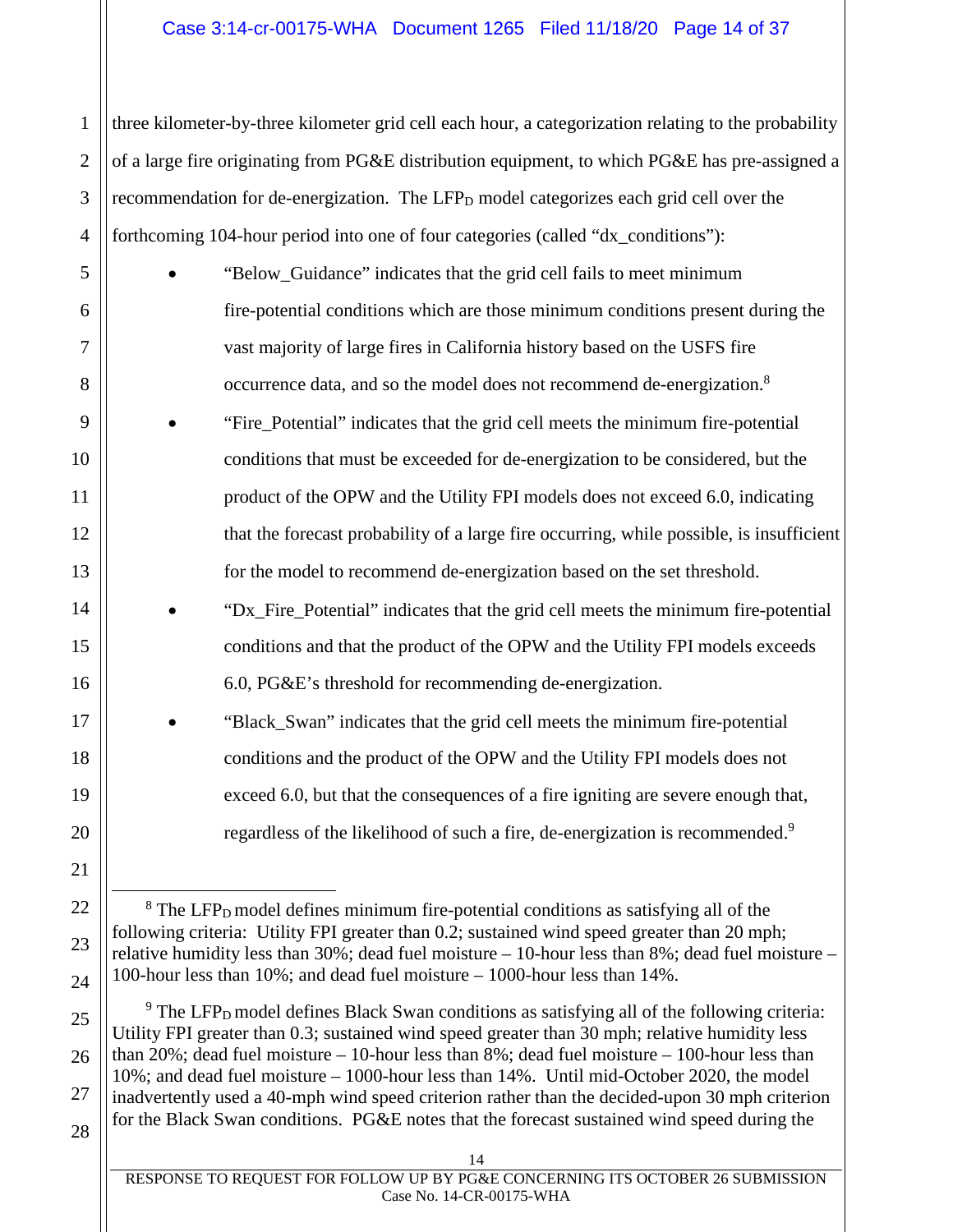The PG&E meteorology team is not limited to only analyzing or considering for de-energization the grid cells that meet the  $6.0 \text{ LFP}_D$  threshold or the Black Swan criteria. The PG&E meteorology team is able to review those grid cells that are below the recommended guidance and utilize their expertise and knowledge of past weather events to recommend grid cells that do not satisfy the 6.0 threshold or the Black Swan criteria for de-energization based on the totality of the meteorological data available. For example, the team is able to review earlier model run outputs because the LFP $_D$  model is run four times a day—at 00:00, 06:00, 12:00 and 18:00 UTC. Due to the fact that weather forecasts constantly change, this look-back can identify areas that are not currently satisfying the criteria but that may have previously exceeded guidance or that may be on the cusp of satisfying the criteria and could exceed criteria if there are relatively small weather shifts. In addition, PG&E meteorologists utilize other public and proprietary weather forecast model data to help put the PG&E's weather forecast model in perspective and better understand the forecast uncertainty.

While the primary initial driver of the scope of a de-energization decision is the algorithmic output of the two kilometer-by-two kilometer  $LFP<sub>D</sub>$  model and its application of the Black Swan criteria based on objective weather data, PG&E also considers additional factors in deciding on the recommended de-energization scope, and the decision is ultimately a judgment by the meteorology team based on all of the available data. These data include the  $LFP<sub>D</sub>$  model run on three kilometer-by-three kilometer grid cells and weather forecasts generated by other weather models.

PG&E notes that the meteorology department cannot begin scoping specific areas for de-energization until approximately four days before a potential de-energization event when its high-resolution forecast model data become available. Once inside that time window, the meteorology department begins that process of analyzing the LFP<sub>D</sub> model on each of those grid cells and analyzing the results on a grid cell-by-grid cell basis. The LFP<sub>D</sub> model estimates the

September 27, 2020 PSPS event for the two kilometer-by-two kilometer grid cells traversed by the Girvan Circuit did not exceed 26 mph.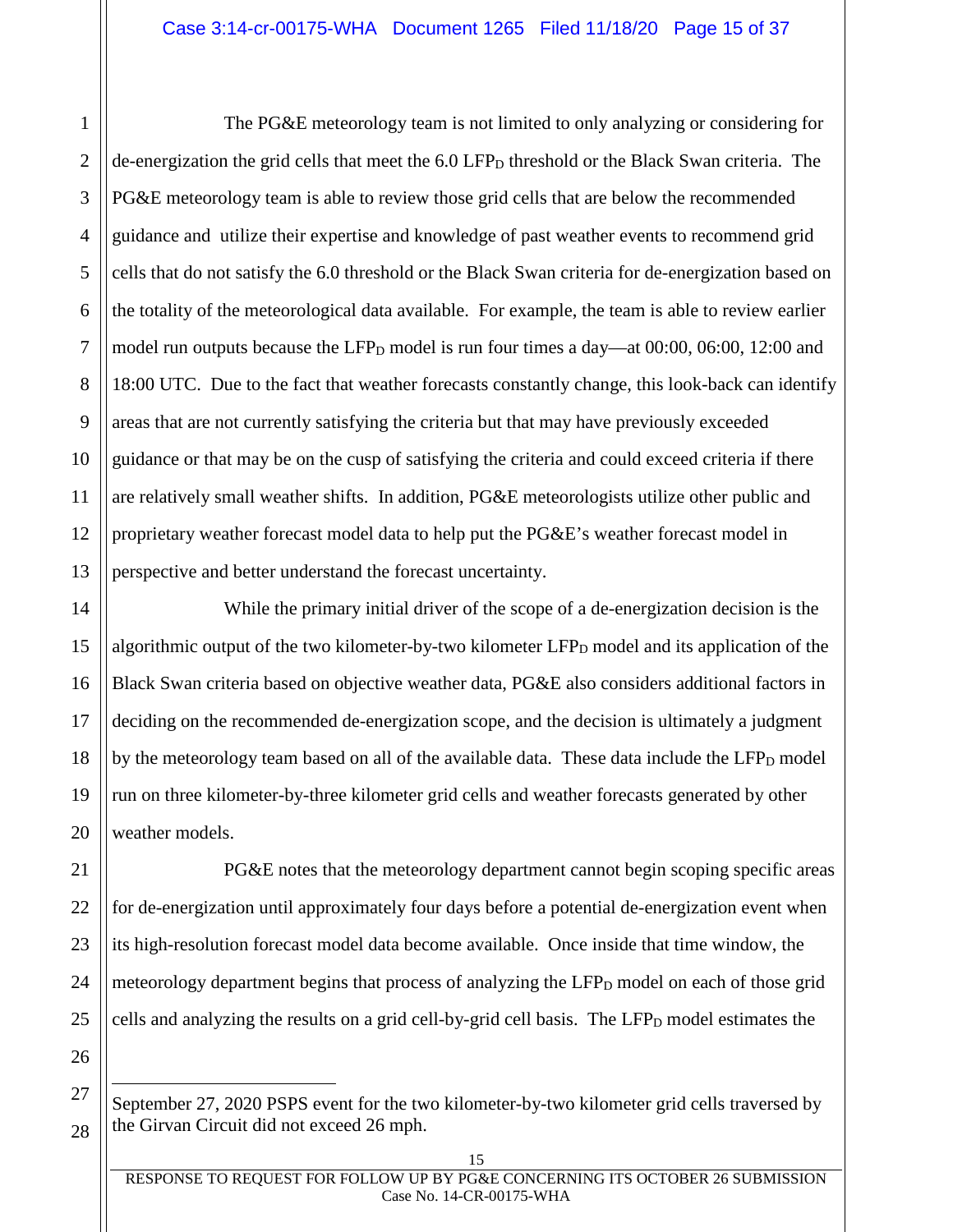1 2 3 4 5 6 7 8 9 10 11 12 13 14 probability of a large fire originating in each grid cell that traverses the geographical scope of a potential PSPS event. When the LFP<sub>D</sub> model's output indicates that the forecast weather conditions in certain grid cells exceed guidance values, or when the output approaches those guidance values, PG&E's meteorology team considers whether to recommend de-energizing those grid cells and any surrounding area. To convey the geographical and temporal recommendation for the scope of de-energization, PG&E's meteorology department develops a polygon in its ArcGIS Pro mapping program and passes that map and associated metadata on to the PSPS Viewer Team, which determines which of PG&E's distribution assets traverse that area of the map—in essence, converting the geographical/temporal polygon into a list of distribution circuits to be de-energized. PG&E's meteorology team has to make its initial recommendation for the scope of any de-energization 72 hours in advance and again 24-48 hours in advance of the de-energization window because PG&E needs time to operationally prepare for the shut-off and the subsequent re-energization,<sup>10</sup> and because PG&E is required to notify public safety partners and affected customers in advance of an anticipated de-energization.

With respect to the Court's request for examples of "any worksheets used for Shasta County in the late September PSPS", PG&E refers the Court to the output of the LFP $_D$ models produced herein, including in response to Question 2.

**Question 10:** At page 16 of Exhibit E, PG&E states:

15

16

17

18

19

20

21

In light of the meteorological information indicating the potential for catastrophic wildfire and the customer impacts from mitigating that fire risk through de-energization, PG&E considered whether alternatives to deenergizing, such as additional vegetation management and disabling

<sup>22</sup> 23 24 25 26 27 28 <sup>10</sup> For example, after each PSPS event, PG&E patrols all de-energized lines for signs of damage before re-energization. In 2019, PG&E's target was to restore service after a PSPS event within 24 hours after the weather conditions cleared. In 2020, PG&E has substantially increased the resources necessary to quickly patrol power lines, and PG&E's 2020 Wildfire Mitigation Plan ("WMP") aimed for a 50% improvement in daylight restoration time, restoring power for 98% of customers within 12 daylight hours from the time the weather conditions clear. *See* WMP at 5-287. Throughout 2020, PG&E had five PSPS events and was able to restore power for 95.5% of customers within 12 daylight hours from the time the weather conditions cleared. PG&E notes that it was able to accomplish this notwithstanding the fact that smoke from wildfires prevented PG&E from flying helicopters in many locations to quickly inspect lines and restore power following the September 7, 2020 PSPS event.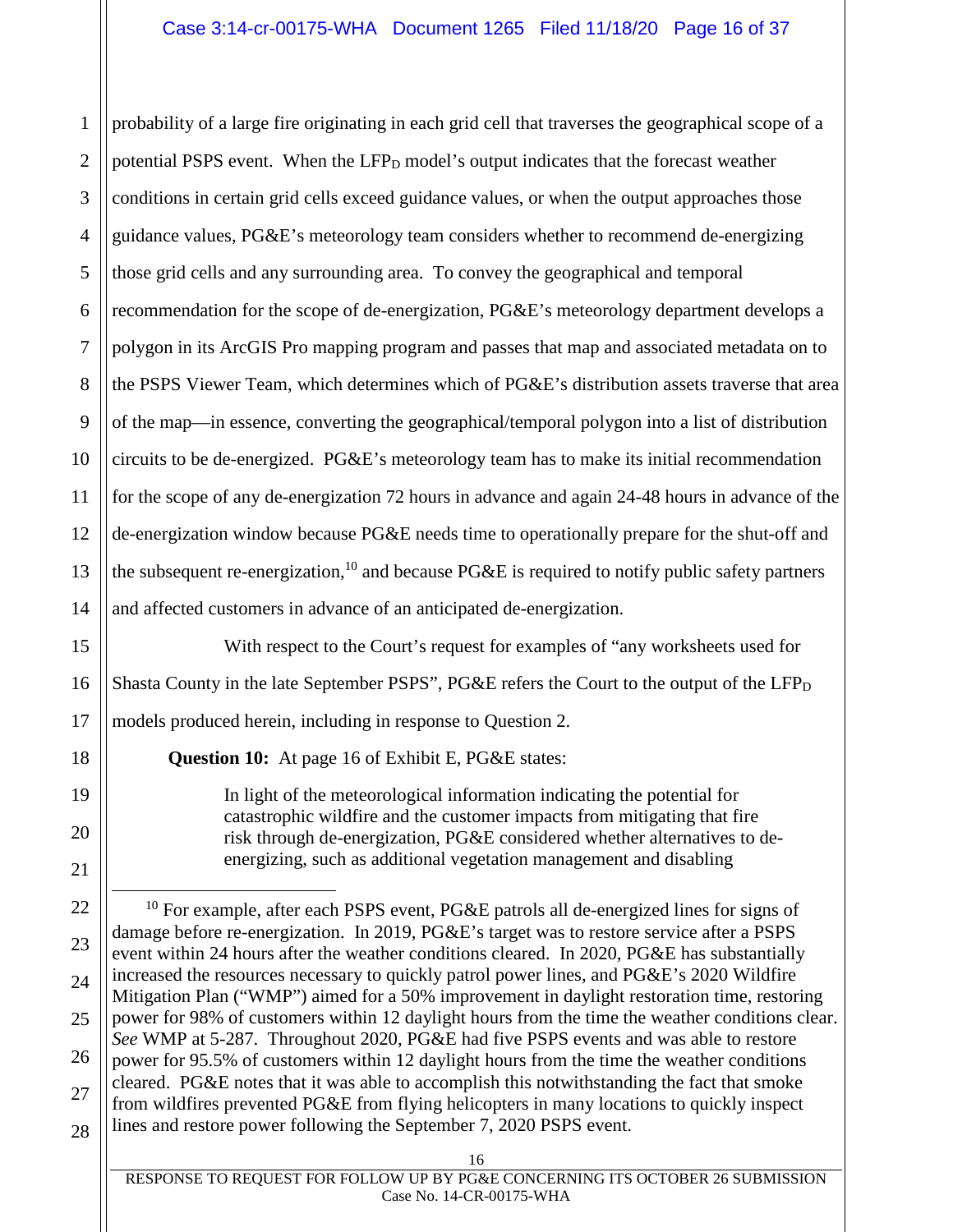automatic reclosers, could adequately reduce the risk of catastrophic wildfire to obviate the need for de-energization. PG&E determined that these measures alone did not reduce the risk of catastrophic wildfire in areas within the PSPS scope sufficiently to protect public safety.

- PG&E conducted hazard tree mitigation efforts on circuits potentially in PSPS scope in the days leading up to the event and continued up through the day of de-energization.
- PG&E conducted pre-patrols of circuits and equipment in deenergization scope in the days leading up to the time of deenergization.
- The company disabled automatic reclosing in Tier 2/Tier 3 areas.
- PG&E deployed Safety and Infrastructure Protection (SIP) crews for real-time observations and fire response.

With respect to this statement:

- (a) What hazard tree mitigation efforts were done on the Girvan Circuit "in the days leading up to the event and continued up through the day of de-energization" Please append all pertinent reports, photographs and documents and name the people who made any such effort.
- 16 (b) What "pre-patrols" were done on the Girvan Circuit within the
	- meaning of your statement in the run-up to the PSPS?
	- (c) Was the Girvan Circuit in Tier 2 or Tier 3 and were any of its
		- automatic reclosers "disabled" within the meaning of your statement?
			- (d) Were any real-time crews deployed along the Girvan Circuit?

# **PG&E Response:**

With respect to subquestion (c), the Girvan Circuit is in a Tier 2 HFTD. As part

23 24 25 of PG&E's ongoing wildfire-mitigation efforts, PG&E disables automatic reclosing in Tier 2 and Tier 3 HFTDs at the start of fire season and, therefore, automatic reclosing was disabled on all reclosers on the Girvan Circuit throughout the September 27, 2020 PSPS event.

26 27 With respect to the remaining subquestions, each of these three wildfire safety measures were considered only "on circuits potentially in PSPS scope" and "in de-energization

28

1

2

3

4

5

6

7

8

9

10

11

12

13

14

15

17

18

19

20

21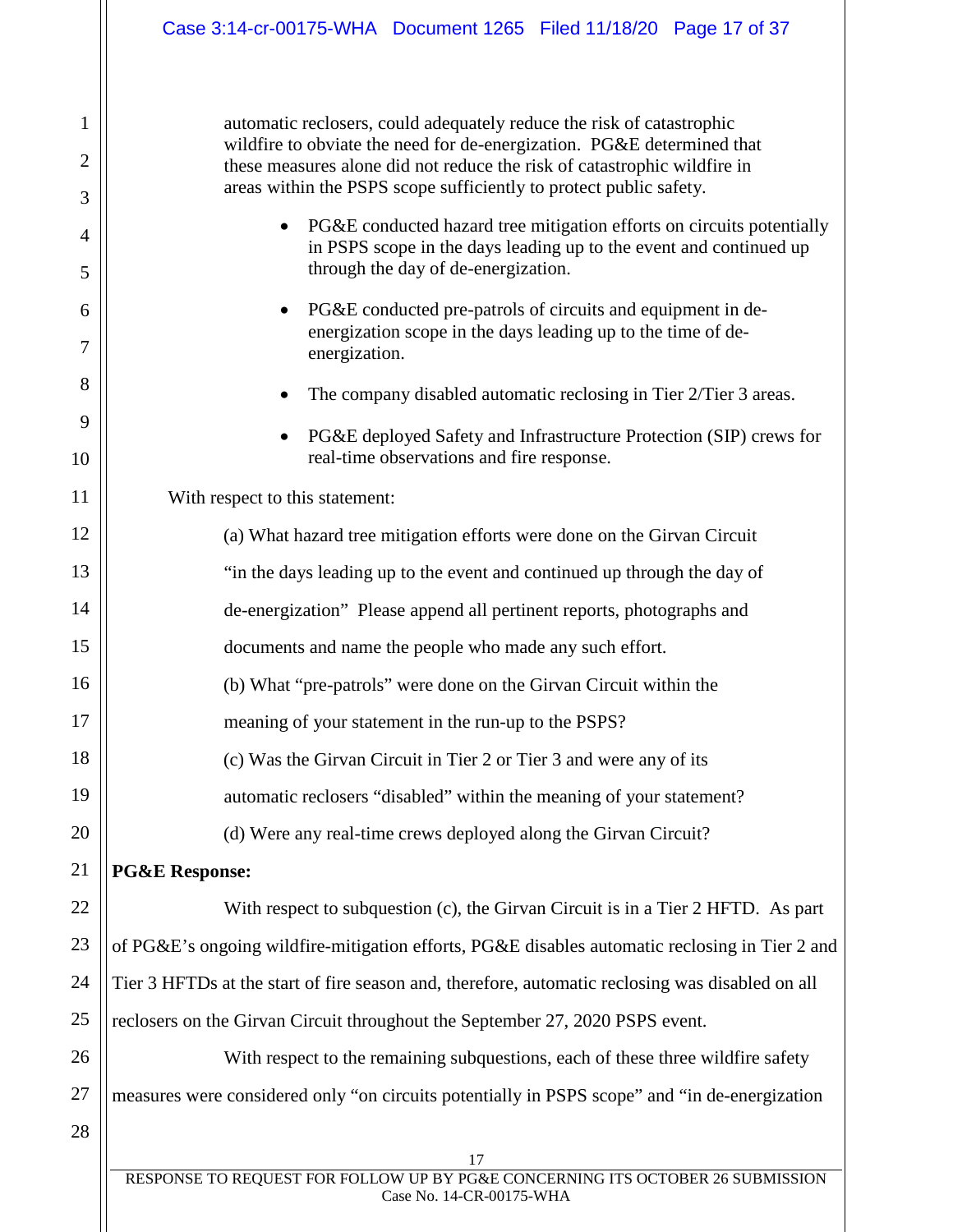1 2 3 4 5 6 7 scope" for the September 27, 2020 PSPS event in order to potentially avoid the necessity of a shut-off and to expedite re-energization of the de-energized lines. Exhibit E to PG&E's October 26 filing explains that "PG&E considered whether [these] alternatives to de-energizing . . . could adequately reduce the risk of catastrophic wildfire to obviate the need for deenergization" but "determined that these measures alone did not reduce the risk of catastrophic wildfire in areas within the PSPS scope sufficiently to protect public safety". (Dkt. 1250-5 at 18.)

8 9 10 11 12 As discussed above and in PG&E's October 26 submission, the Girvan Circuit was never in scope for the September 27, 2020 PSPS event. Because the Girvan Circuit was never in scope for the PSPS event, the measures undertaken to potentially avoid de-energization referenced in subquestions (a), (b) and (d) were not conducted on the Girvan Circuit in the days leading up to the September 27, 2020 PSPS event.

**Question 11:** At page 23, Exhibit E states:

PG&E teams met to discuss the models trending weaker in TP8 (Kern county). Leaders decided to abort the TP8 PSPS event as the latest forecasts indicated that no areas exceeded PSPS guidance. By 1142 PDT, all areas de-energized in this event were given the Weather All Clear.

Specifically, please identify by name and position and role each member of the "PG&E

Team" and each one of the "Leaders" referenced in this paragraph.

**PG&E Response:** 

The members of the PG&E Team and the Leaders, along with their positions and roles, referenced in the paragraph quoted by the Court are identified in Exhibit C, which PG&E is filing under seal.

**Question 12:** In its PSPS program, has PG&E ever de-energized a distribution line even though it had been cleared of hazard trees and limbs? If so, please give examples and explain why it de-energized lines with no such risk?

28

13

14

15

16

17

18

19

20

21

22

23

24

25

26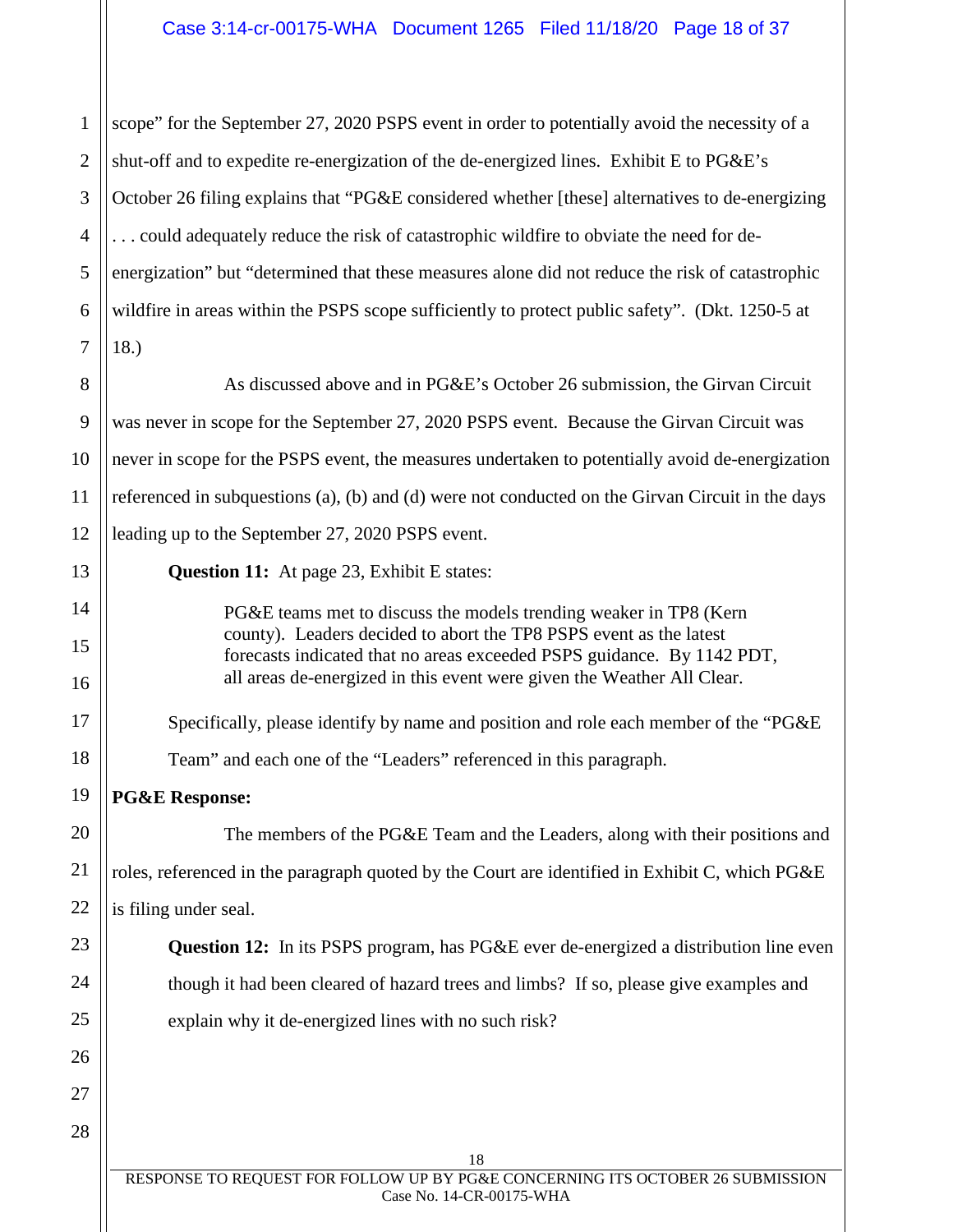## **PG&E Response:**

1

2

3

4

5

6

As stated above in response to Question 3, the  $LFP<sub>D</sub>$  model currently used by PG&E is not based on the extent to which vegetation has been cleared or trimmed. PG&E's PSPS determinations for distribution circuits are based on severe weather and fuel conditions, regardless of whether the lines in those areas have been cleared of vegetation per all requirements. A risk of electrically caused wildfires exists regardless of whether a particular segment of line has been cleared of hazard trees and limbs, as discussed above in response to Question 3.

**Question 13:** Why isn't the PSPS decision made by asking this simple question — Is the line safe to conduct power during high winds? If yes, then PG&E would leave it on. If not, then PG&E would turn it off during the storm. The balancing-of-factors approach that PG&E uses, according to its generalized description, leaves open the possibility that a line will remain powered up even though it's unsafe to do so in a windstorm (due to the presence of hazard trees or threatening limbs not yet fixed by PG&E).

# **PG&E Response:**

PG&E's PSPS decision-making process is intended to answer the question whether it is safe for a line to conduct power during a forecast high-wind event. In particular, the process has been designed to put in place the appropriate tools and framework necessary to be able to forecast unsafe conditions in advance of severe weather events (*i.e.*, high winds, low humidity and dry fuels) with sufficient time to make the necessary notices and take the necessary preparatory operational steps. PG&E must make PSPS decisions across large geographic areas on a compressed timeline with changing forecast information, and it is not feasible for PG&E to do so without reliance on appropriate models that weigh the relevant factors to identify areas that exceed or approach the determined threshold risk for de-energization. That process has necessarily been designed to identify specific criteria that allow PG&E's decision-makers to translate what "safe" means into operationally consistent and executable real-world decisions of whether to de-energize a particular area.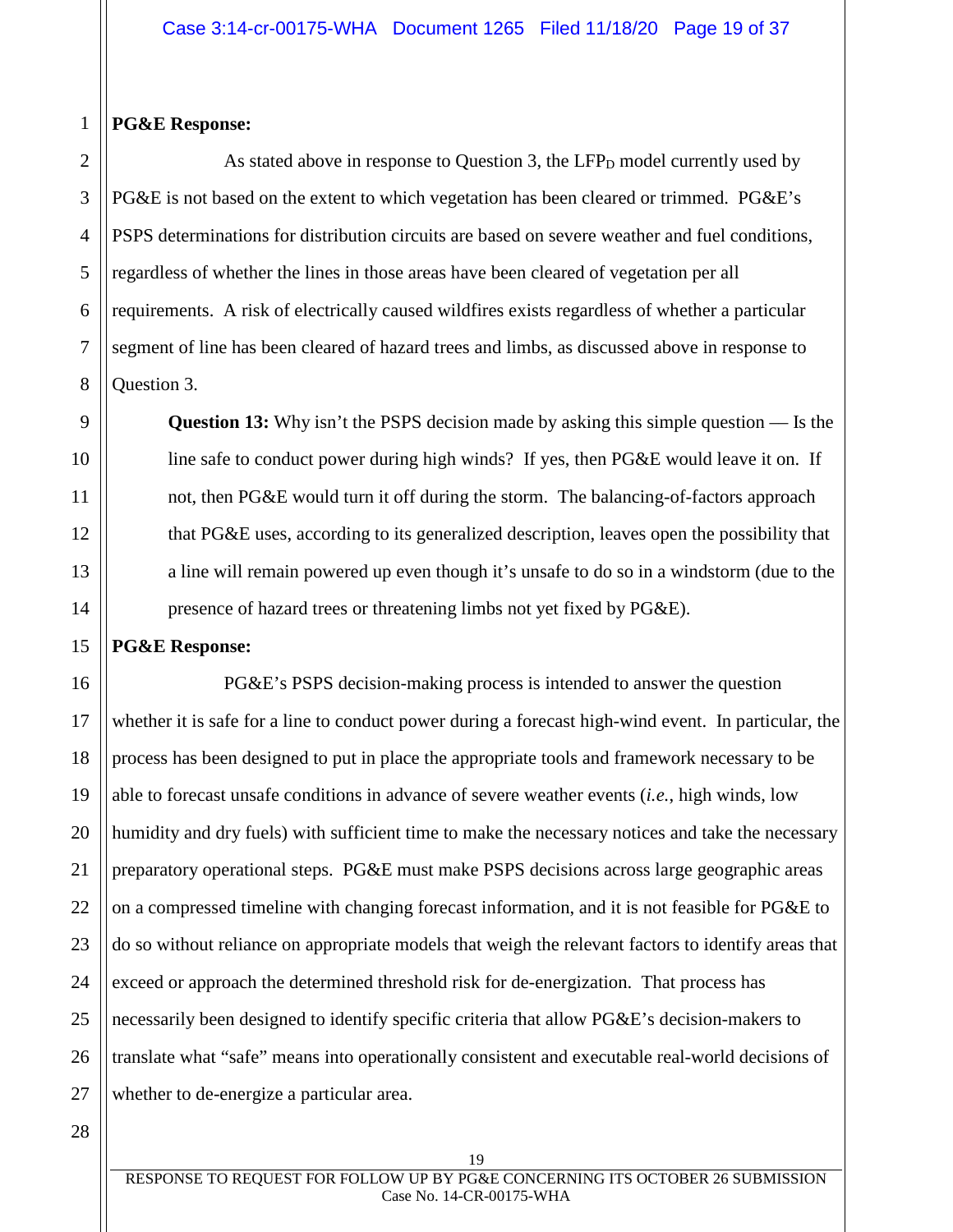#### Case 3:14-cr-00175-WHA Document 1265 Filed 11/18/20 Page 20 of 37

Further, whether conducting power in a certain area based on forecast weather data is safe is not a question with an absolute answer but rather depends on a balancing of competing risks, as de-energization itself poses significant public safety risks. Thus, while PG&E could lower its thresholds for de-energization to reduce wildfire risk, that would lead to other consequences. As the CPUC notes, "a PSPS can leave communities and essential facilities without power, which brings its own risks and hardships, particularly for vulnerable communities and individuals".<sup>11</sup> De-energization impacts first responders, critical medical care and the provision of water, sewer and other essential services, including street lights and signals and communications systems. There are also significant economic costs to the affected community from de-energization.

Further still, hotter and drier weather, more severe droughts and stronger winds have created pervasive fire risk across large swaths of California for extended periods of time. In 2020 alone, thousands of wildfires have burned over four million acres in California from a variety of causes.<sup>12</sup> To eliminate all safety risk of wildfires from energized power lines, the level of outages that would be required would be pervasive and would carry an enormous level of adverse consequences that have been discussed by PG&E in greater detail in prior filings (*see, e.g.*, Dkt. 976), and PG&E believes would be unacceptable to its regulators and the public at large.

Within these boundaries, PG&E's PSPS decision-making process is designed and has allowed PG&E to systematically and in an operationally executable manner to identify areas where forecast weather conditions pose the greatest risk of leaving a line energized, and are therefore not "safe", and to execute de-energizations with the required notifications to customers and safety partners and the associated operational mobilizations.

<sup>11</sup> *See* CPUC, *Public Safety Power Shutoff (PSPS) / De-Energization*, https://www.cpuc.ca .gov/deenergization/ (last accessed Nov. 18, 2020).

<sup>12</sup> *See, e.g.*, CAL FIRE, *2020 Fire Season Outlook*, https://www.fire.ca.gov/incidents/ (last accessed Nov. 18, 2020).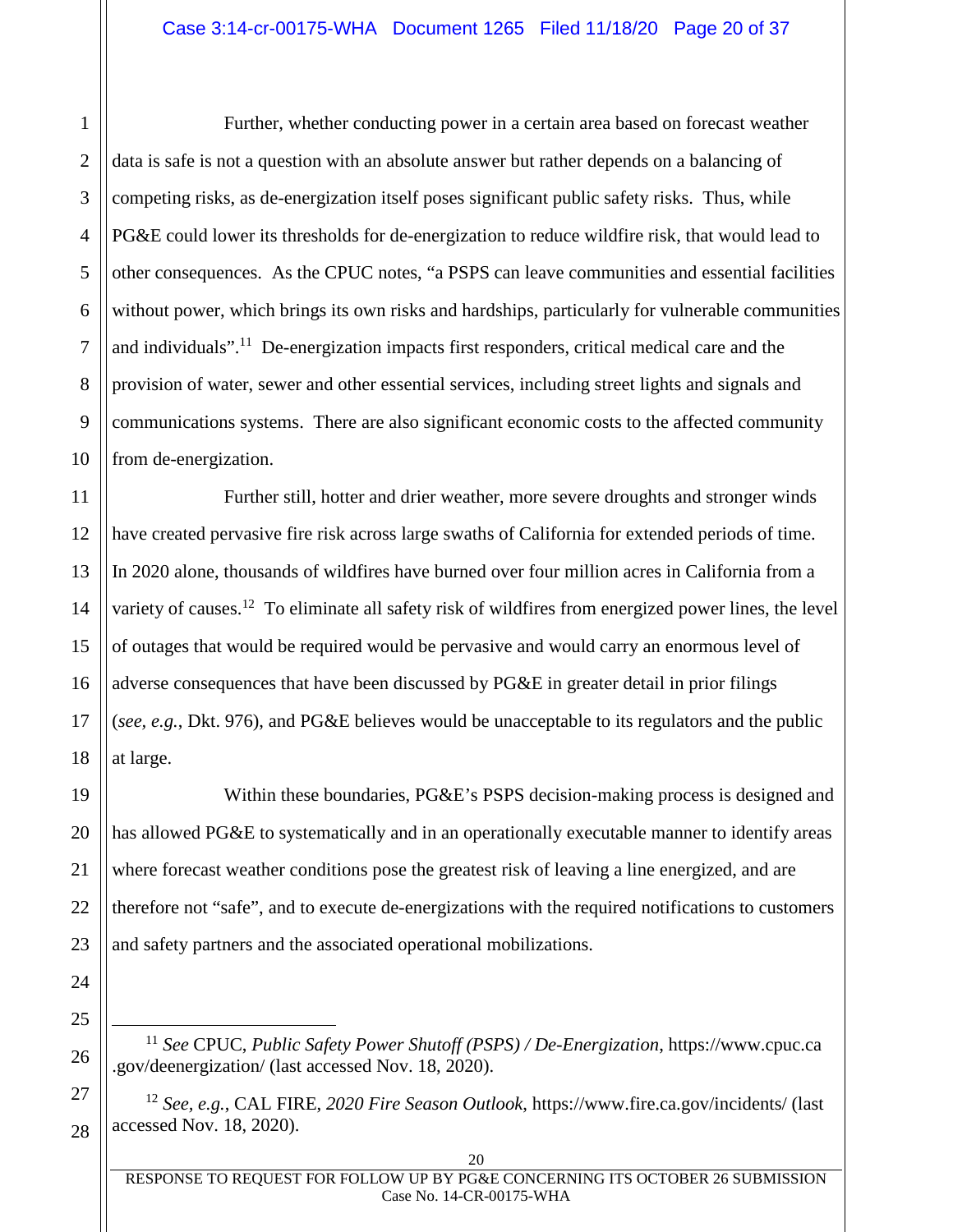**Question 14 [Part 1]:** With respect to Exhibit D, the first photograph shows a gray pine uphill from the distribution line looming in the direction of the transmission line. Is this the gray pine that was eventually recovered by CAL FIRE? Is that gray pine still there?

#### **PG&E Response:**

1

2

3

4

5

6

7

8

9

10

11

12

13

14 PG&E is attaching as Exhibit D annotated copies of the photographs included in Exhibit D to its October 26 submission, indicating the tree that PG&E currently believes to have been partially collected by CAL FIRE during its investigative process (the "Gray Pine of interest"). As PG&E indicated in its October 26, 2020 submission, only portions of the Gray Pine of interest appeared to have been collected by CAL FIRE, including one trunk section (which PG&E estimates may have been approximately eight feet long) and branches from higher up on the tree. As further indicated in its October 26 submission, PG&E is preserving the remainder of the Gray Pine of interest in an abundance of caution pending the outcome of CAL FIRE's investigation.

15 16 17 18 19 20 21 22 23 24 25 All portions of the Gray Pine of interest left behind by CAL FIRE (other than the root system) were collected by PG&E on November 4. Prior to the collection, PG&E gave notice of the collection to the CPUC, CAL FIRE, the Shasta County District Attorney and lawyers representing certain civil plaintiffs to provide them the opportunity to document the site beforehand and to observe the collection. As with the remainder of potential evidence collected from the area of interest, the Gray Pine of interest was collected and is being preserved by Fire Cause Analysis ("FCA"), a third-party evidence collection vendor retained by PG&E. Employees of FCA are International Association of Arson Investigators ("IAAI") Certified Evidence Collection Technicians and collect evidence in accordance with the standards of evidence collection established by the National Fire Protection Association ("NFPA") and ASTM International.

26 27 As the Court referenced in its November 6, 2020 order, the sections of the Gray Pine of interest collected on November 4 were removed by helicopter due to their size and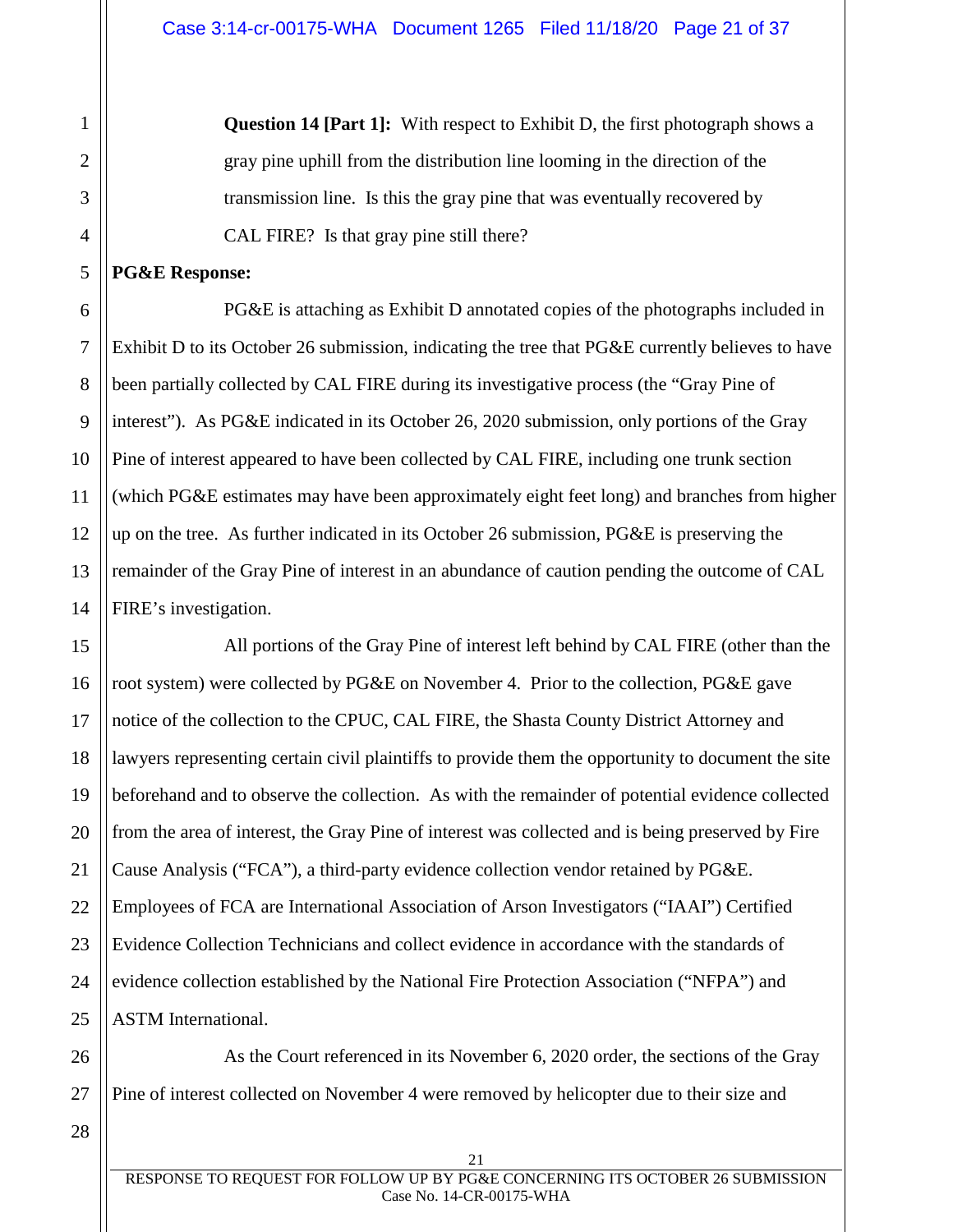2 3 weight and the terrain in the area. All evidence collected in the field on November 4 was logged by FCA and affixed with evidence tags to identify its approximate location when removed and document the chain of custody.

PG&E is still in the process of coordinating the collection of parts of the root system of the Gray Pine of interest. Before it commences that collection, PG&E will provide notice to the CPUC, CAL FIRE, the Shasta County District Attorney and lawyers representing certain civil plaintiffs.

> **Question 14 [Part 2]:** Is there specific evidence that this particular gray pine was trimmed or removed prior to the Zogg Fire? Was this tree identified for work by any patrol?

# **PG&E Response:**

1

4

5

6

7

8

9

10

11

12

13

14

15

16

17

18

19

PG&E currently believes the Gray Pine of interest may have been identified for removal (but not removed) during restoration efforts following the Carr Fire in 2018, based on certain records recently reviewed by PG&E concerning that restoration work. What PG&E has learned so far in its investigation is set forth here. The information provided here is preliminary, as PG&E's investigation is incomplete and in its beginning stages, and PG&E's understanding of the facts may change as that investigation continues. PG&E will provide an updated response, along with a declaration or declarations attesting to that response as requested by the Court, once it has analyzed further records and furthered its investigation.

20 21 22 23 24 25 26 27 As PG&E noted in its prior response on November 3, records associated with post-Carr Fire vegetation management work in the area of interest are stored by a third party, Mountain G Enterprises, Inc. ("Mountain G"). Since PG&E's prior responses, Mountain G has provided PG&E with some records associated with that work. Other requests from PG&E to Mountain G for records associated with the work that Mountain G and its affiliates and subcontractors performed for PG&E remain outstanding. PG&E is also collecting and reviewing its own documents that relate to the post-Carr Fire vegetation management work in the area of interest. PG&E is providing the information below based on its preliminary review of records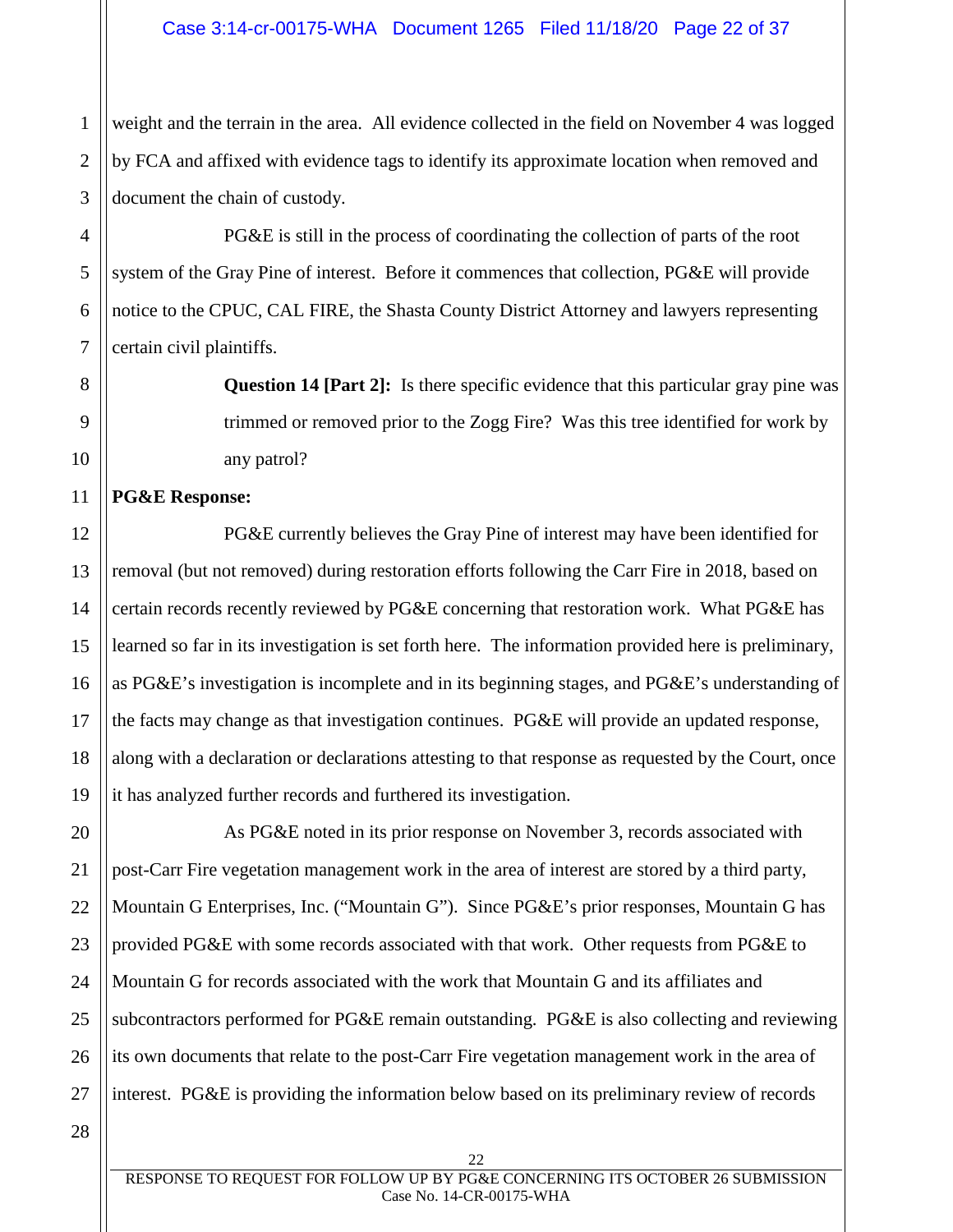1 2 and its investigation, which PG&E will share with CAL FIRE, the Shasta County District Attorney and the CPUC.

3 4 5 6 7 Following the Carr Fire in July 2018, PG&E engaged a number of contractors to perform vegetation management work in the Carr Fire footprint, which included the Zogg Mine Road area. As part of these efforts, Mountain G maintained a database of information generated during the post-Carr Fire vegetation management work. The database maintained by Mountain G is known as "ArcGIS".<sup>13</sup>

Vegetation management personnel, including pre-inspectors and Quality Control ("QC") inspectors were instructed to upload information to the ArcGIS database using a smartphone and computer tablet app called "Collector". During post-Carr Fire vegetation management work, pre-inspectors and QC inspectors would identify trees requiring work through the Collector app. The inspectors also would input information about the tree, including any additional location information, the tree species, and the removal class of the tree based on its size. The pre-inspectors were also asked to spray paint trees identified for removal so that the specific tree in question could be located by tree removal crews.

16 17 18 19 20 22 23 24 PG&E currently understands that Mountain G would subsequently assign the work to a tree removal contractor, which included contractors associated with a Mountain G affiliate (Mountain F Enterprises, Inc. ("Mountain F")) or one of Mountain F's subcontractors, as well as other tree removal contractors. PG&E currently understands that work was assigned directly through Collector or through paper work orders provided by Mountain G to the tree crew contractors. These work orders were completed by tree crew contractors and returned to Mountain G. PG&E currently understands that the tree removal contractor also had access to the Collector app and could note when work was completed on a given tree. PG&E currently understands that the post-Carr Fire restoration work was the first significant use of the Collector

25 26

27

28

21

8

9

10

11

12

13

14

 $13$  The ArcGIS database maintained by Mountain G to track the post-Carr Fire vegetation management work is different from the ArcGIS database used for PG&E's PSPS program described above.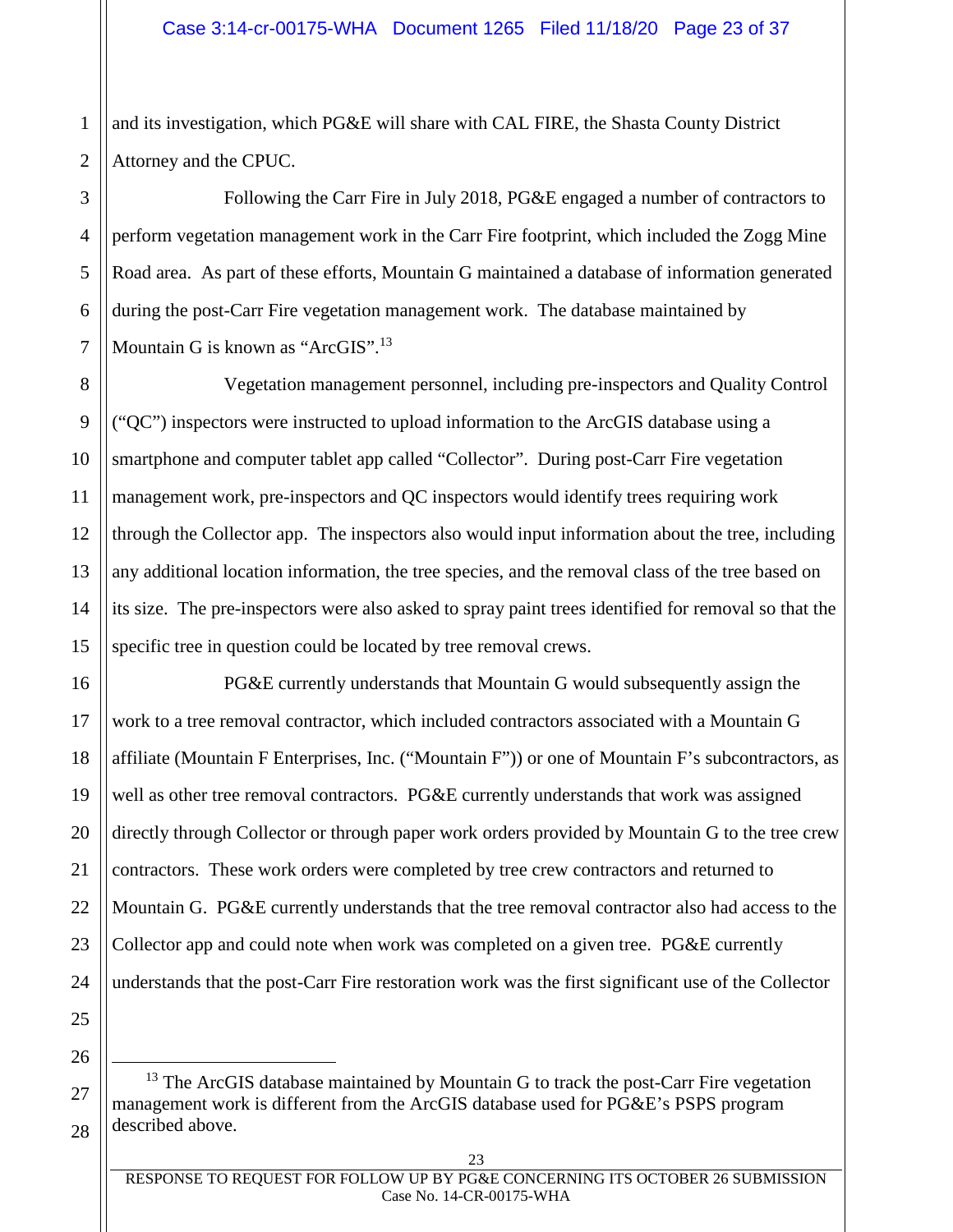app by PG&E for vegetation management work and that tree removal contractors were not consistent in recording completed trees in the app during this project.

3 4 5 6 7 8 9 10 11 12 13 14 In addition to pre-inspectors who performed patrols of the Girvan Circuit, PG&E also engaged another contractor, California Forestry and Vegetation Management ("CFVM"), to perform QC inspections of sample areas within the Carr Fire footprint. The area of interest was one of the areas subject to such a QC inspection in August 2018. Based on PG&E's review of records maintained by Mountain G in connection with the post-Carr Fire restoration work, the CFVM inspector who performed the QC inspection of the area of interest in August 2018 used the Collector app to identify for removal two Gray Pine trees that have a location consistent with the location of the Gray Pine from which CAL FIRE appears to have collected sections after the Zogg Fire. Due to the fact that there were three other Gray Pines near the Gray Pine collected by CAL FIRE, PG&E has been unable at this time to confirm whether either of the two Gray Pines identified for removal were the Gray Pine from which CAL FIRE appears to have collected portions after the Zogg Fire.

16 17 18 19 20 Following the CFVM QC inspector's identification of these trees for removal, Mountain G subsequently generated a work order that included the two Gray Pines identified by the CFVM QC inspector. PG&E has requested from Mountain G on a priority basis any further records associated with the work order that Mountain G or its affiliates have in their possession, including any transmittals of the work order by Mountain G, and is awaiting Mountain G's response.

PG&E's review of the ArcGIS records maintained by Mountain G indicates that these two trees, together with certain other trees in the area of interest, may not have been worked despite being identified for work by the CFVM QC inspector. Specifically, the "TC\_WORKED" field—which PG&E understands stands for "Tree Crew Worked"—associated with these trees have "No" values in the ArcGIS database extract provided by Mountain G to PG&E. Further, the July 2019 photographs of the area of interest that PG&E previously

21

22

15

1

2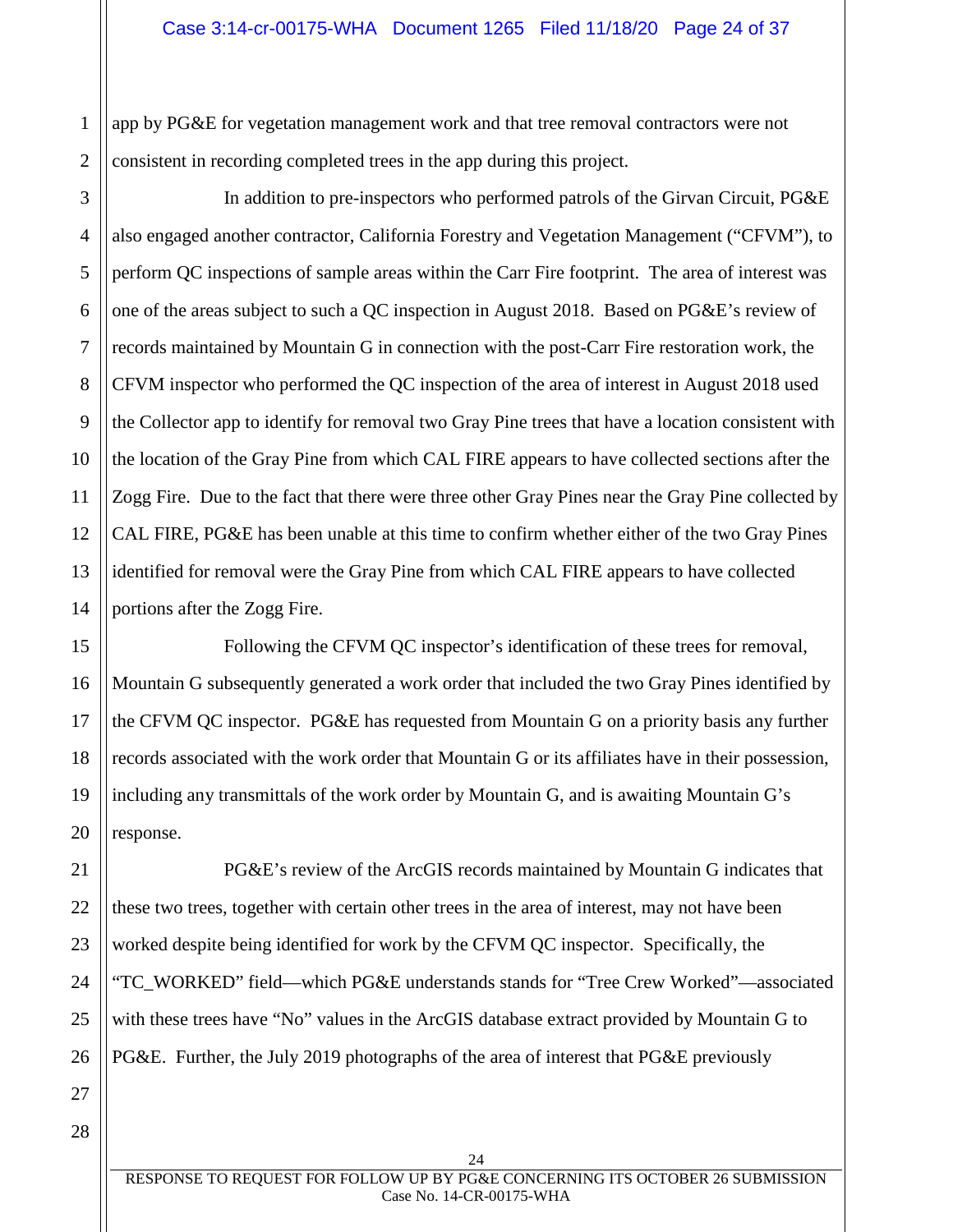1 2 submitted to the Court do not appear to show any Gray Pines that had been felled in the immediate area of the tree from which CAL FIRE collected sections.

3 4 5 6 7 8 9 10 11 12 PG&E is continuing to investigate why the two Gray Pines identified for work in the area where the Gray Pine of interest was located do not appear to have been worked. PG&E is aware that work in the Zogg Mine Road area was interrupted in October 2018 due to interactions with a resident of Zogg Mine Road, who believed that PG&E crews were cutting trees unnecessarily and had previously brandished a firearm to tree crews attempting to work in the area and was threatening to do so again. PG&E is also aware based on its records that inquiries were subsequently made in October 2018 about attempting to secure help from law enforcement to stand by and protect tree crews against the resident that had brandished a firearm. Among other things, PG&E is investigating what role, if any, that work interruption played in the two Gray Pines apparently not having been worked.<sup>14</sup>

As the Court is aware, the Camp Fire started on November 8, 2018. PG&E currently understands that at that point the post-Carr Fire response effort concluded and resources were shifted to the post-Camp Fire response. By then, based on records reviewed by PG&E, the vast majority of trees identified for work as part of the Carr Fire response had been completed, but PG&E understands, that some trees remained unworked due to customer refusals or other issues. Based on its investigation, PG&E understands that a PG&E vegetation management regional manager, perhaps with other regional vegetation management personnel

25

26

27

28

13

14

15

 $14$  Records from Mountain G indicate that four trees in the area of interest—defined, again, as the vicinity of the three specific spans of line from which CAL FIRE collected evidence were removed following post-Carr Fire vegetation management efforts, including one Ponderosa Pine, one Valley Oak, one California Oak and one Gray Pine. Nine other trees in the area of interest were identified during post-Carr Fire pre-inspections or the August 2018 QC inspection, but have a value of "delisted" in the TC\_WORKED field associated with database entries for them. PG&E understands "delisted" to mean that a tree had been evaluated prior to tree removal work and that a determination had been made that it did not need to be removed or trimmed at that time. As described above, there are also trees in the area of interest that have a "No" value in the TC\_WORKED field, including the two Gray Pines discussed above, which suggests that they may have neither been worked nor delisted. In total in the area of interest, there are ten trees that have "No" value in the TC\_WORKED field.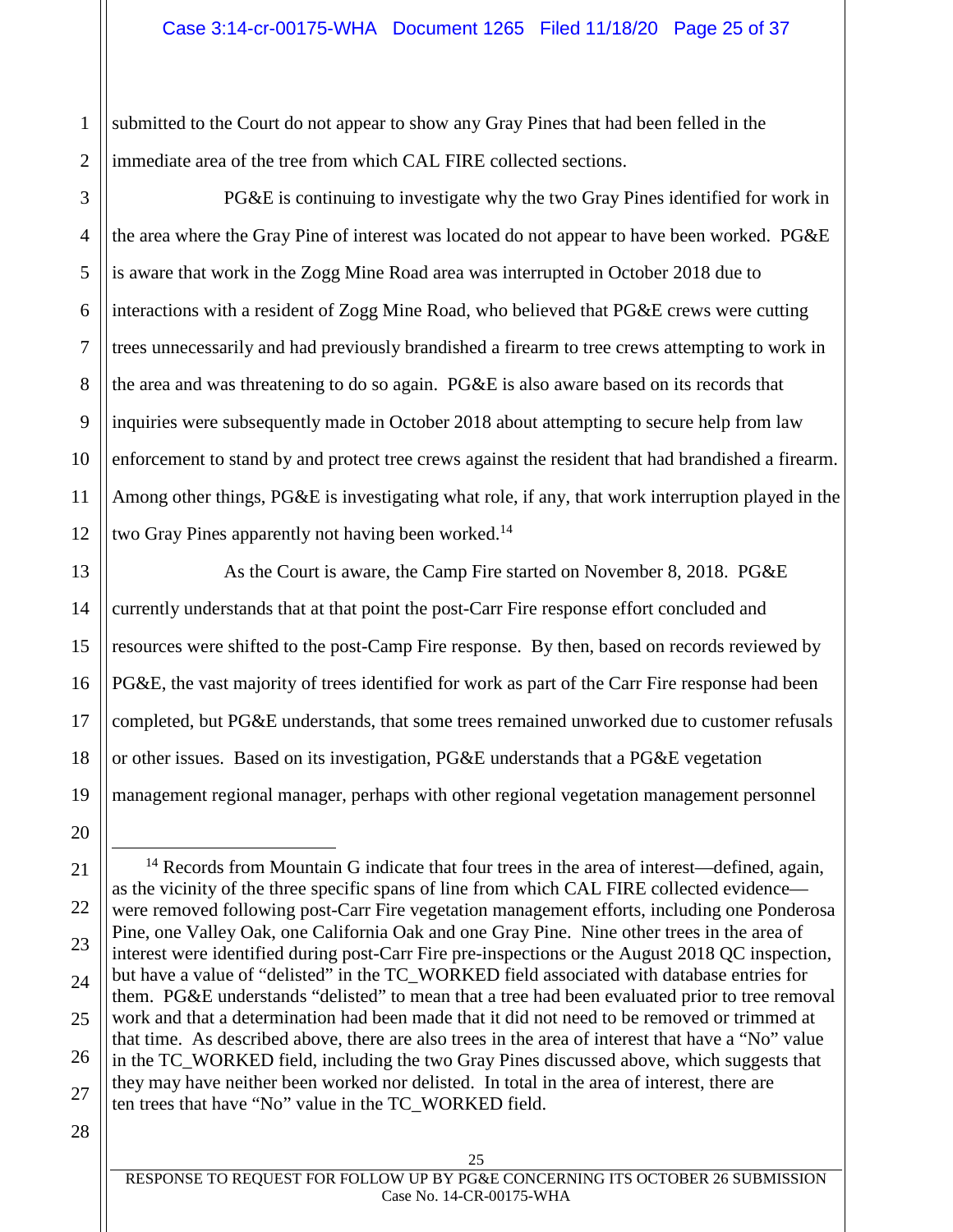1 2 managing the post-fire response work, decided that the remaining trees should be left to be addressed by routine vegetation management patrols.

3 4 5 6 7 8 9 10 11 12 13 14 15 PG&E does not believe that the Gray Pine of interest was identified for removal or trimming as a result of any of the routine or CEMA vegetation management patrols of the Girvan Circuit that took place in the years preceding or following the Carr Fire. Specifically, in its November 3 supplemental response, PG&E produced a table summarizing tree work in the area of interest resulting from vegetation management patrols conducted by PG&E vegetation management contractors from 2015 to 2020.<sup>15</sup> As indicated by those records, 14 Gray Pines<sup>16</sup> in the area of interest were identified for work as a result of routine and separate CEMA patrols between 2015 and 2020. Of the 14 Gray Pines in the area of interest that were identified for work as a result of routine and CEMA vegetation management patrols between 2015 and 2020, 11 were identified for removal and subsequently removed. The remaining three Gray Pines were identified for trimming and subsequently trimmed. PG&E believes that the Gray Pine of interest was not one of the three trees identified for trimming as a result of routine and CEMA vegetation management patrols between 2015 and 2020.<sup>17</sup>

18 19 20 <sup>15</sup> The table set forth on the second and third pages of  $P G \& E$ 's November 3 submission indicates the months during which CEMA and routine vegetation management patrols along the portion of the Girvan Circuit that includes the Zogg Mine Road area were performed. PG&E notes that some of the patrols along other portions of the Girvan Circuit began or ended in months other than those performed along the portion of the Girvan Circuit that includes the Zogg Mine Road area. PG&E also notes that the date and tree figures reported for the 2018 CEMA patrol apply only to the section of the Girvan Circuit that includes the Zogg Mine Road area. In total, approximately 20 trees were identified during CEMA patrols along the entire Girvan Circuit in 2018

<sup>16</sup> The table summarizing tree work in the area of interest provided in PG&E's November 3, 2020 submission indicated that four Ponderosa Pines and one Gray Pine were removed from the area of interest pursuant to CEMA patrols in 2016 and 2017, respectively. Following further checks of the underlying data, PG&E's current understanding is that only one tree—a Ponderosa Pine—was removed from the area of interest pursuant to the 2016 CEMA patrol, and that no trees were removed from the area of interest pursuant to the 2017 CEMA patrol.

 $17$  This belief is based on the estimated height difference between the three Gray Pines that were trimmed and the Gray Pine of interest, as well as the location of the these three trees as indicated by lat/long coordinates associated with the trees in PG&E's records.

28

16

17

21

22

23

24

25

26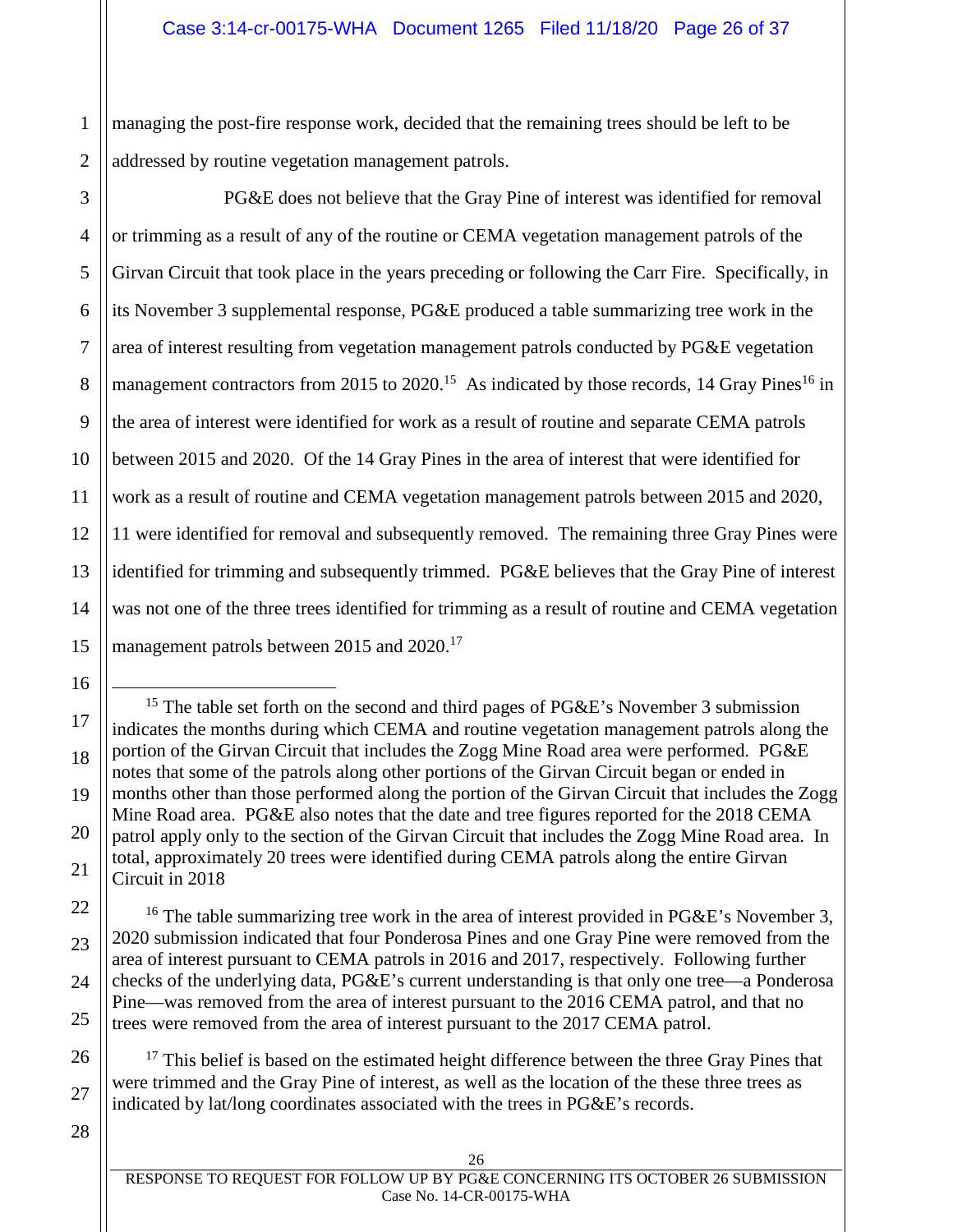27 RESPONSE TO REQUEST FOR FOLLOW UP BY PG&E CONCERNING ITS OCTOBER 26 SUBMISSION 1 2 3 4 5 6 7 8 9 10 11 12 13 14 15 16 17 18 19 20 21 22 23 24 25 26 27 28 **Question 15:** If this is not the tree taken by CAL FIRE, then do we have anywhere a pre-fire photograph of the tree that was taken? **PG&E Response:**  PG&E refers to its response to Question 14. **Question 16:** At page 8, lines 20–22, PG&E states that "work" was done on ten trees in the area of interest. What, specifically, was that work, tree by tree? **PG&E Response:**  PG&E refers to the table set forth on the second and third pages of its November 3, 2020 submission. The work performed on each of the trees referenced in Question 16 is indicated under the "Type of Work" column.<sup>18</sup> An excerpt of the relevant portion of the table is reproduced below. **Patrol •• Patrol •• Patrol •• Patrol •• Patrol •• Prees Identified •• Prees Identified •• Prees Identified •• Prees Identified •• Prees Identified •• Prees Identified •• Prees Identified •• Prees Identified •• Prees Ident Trees Identified** Apr. 2019 Routine 2 Live Oaks Trimmed 4 Gray Pines Removed 1 Black Oak Removed 1 Knobcone Pine Removed 3 Ponderosa Pines | Removed **Question 17:** Same question for the "work" referenced at page 9, line 13. **PG&E Response:** PG&E refers to the table set forth on the second and third pages of its November 3, 2020 submission. The work performed on each of the trees referenced in <sup>18</sup> As the Court notes, PG&E's October 26 submission identified ten trees in the area of interest that were worked as a result of the 2019 routine patrol. PG&E identified in its November 3 submission one additional tree in the area of interest (a Ponderosa Pine) that also was worked as a result of the 2019 routine patrol but was inadvertently omitted from its prior submission. Based on PG&E's current understanding of tree work in the area, PG&E interprets the Court's reference to "the ten [trees] referenced at page 8" as a reference to these 11 trees in the area of interest that were worked as a result of the 2019 routine patrol.

Case No. 14-CR-00175-WHA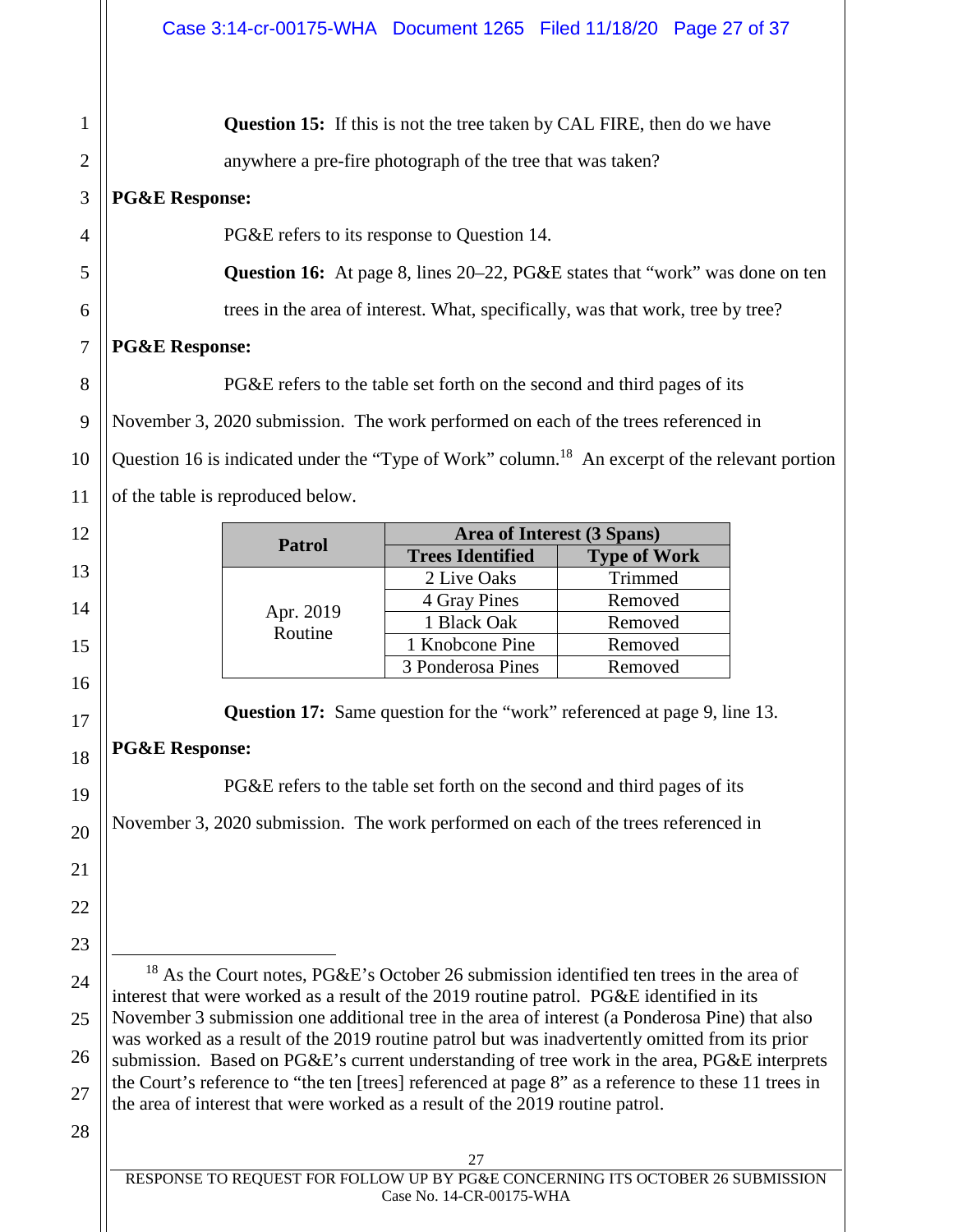# Case 3:14-cr-00175-WHA Document 1265 Filed 11/18/20 Page 28 of 37

1 2 Question 16 is indicated under the "Type of Work" column.<sup>19</sup> An excerpt of the relevant portion of the chart is reproduced below.

| 3              |                                                                                                                                                                                                 | <b>Patrol</b>            | Area of Interest (3 Spans)                                                                  |                     |  |
|----------------|-------------------------------------------------------------------------------------------------------------------------------------------------------------------------------------------------|--------------------------|---------------------------------------------------------------------------------------------|---------------------|--|
| $\overline{4}$ |                                                                                                                                                                                                 |                          | <b>Trees Identified</b>                                                                     | <b>Type of Work</b> |  |
| 5              |                                                                                                                                                                                                 | Apr. 2018<br><b>CEMA</b> | 1 Gray Pine                                                                                 | Removed             |  |
|                |                                                                                                                                                                                                 |                          |                                                                                             |                     |  |
| 6              |                                                                                                                                                                                                 |                          | Question 18 [Part 1]: Please provide all reports by PG&E or CNUC or Wright                  |                     |  |
| 7              | Tree Service regarding the March to April 2020 patrols and work referenced at                                                                                                                   |                          |                                                                                             |                     |  |
| 8              | page 8. Given that more than 2000 trees were identified for work on the Girvan                                                                                                                  |                          |                                                                                             |                     |  |
| 9              | Circuit, why were only ten trees worked? For the 2019 patrols and work, were                                                                                                                    |                          |                                                                                             |                     |  |
| 10             | additional trees identified for possible work beyond the ten referenced at page 8?                                                                                                              |                          |                                                                                             |                     |  |
| 11             | Same question for the October 2018 patrol and April 2018 CEMA patrol.                                                                                                                           |                          |                                                                                             |                     |  |
| 12             | (PG&E's answers say that as a result of patrols, work was prescribed for certain                                                                                                                |                          |                                                                                             |                     |  |
| 13             | trees and then done but this begs the question whether the patrols identified other                                                                                                             |                          |                                                                                             |                     |  |
| 14             | potential problems for which work was not done.)                                                                                                                                                |                          |                                                                                             |                     |  |
| 15             | <b>PG&amp;E Response:</b>                                                                                                                                                                       |                          |                                                                                             |                     |  |
| 16             | PG&E refers to Exhibit A to its November 3 submission, which contained reports                                                                                                                  |                          |                                                                                             |                     |  |
| 17             | by PG&E regarding the March to April 2020 vegetation management patrols and work                                                                                                                |                          |                                                                                             |                     |  |
| 18             | referenced at page 8 of its October 26, 2020 submission.                                                                                                                                        |                          |                                                                                             |                     |  |
| 19             | Regarding the 2020 routine patrol and work, the nine <sup>20</sup> trees that PG&E described                                                                                                    |                          |                                                                                             |                     |  |
| 20             | in connection with the 2020 routine patrol (and to which the Court appears to be referring) are                                                                                                 |                          |                                                                                             |                     |  |
| 21             |                                                                                                                                                                                                 |                          |                                                                                             |                     |  |
| 22             | <sup>19</sup> PG&E's October 26 submission identified five trees in the area of interest that were                                                                                              |                          |                                                                                             |                     |  |
| 23             | worked as a result of both the 2018 CEMA patrol and 2018 routine patrol. PG&E identified in<br>its November 3 submission one additional tree in the area of interest (a Live Oak) that also was |                          |                                                                                             |                     |  |
| 24             | worked as a result of the 2018 routine patrol but was inadvertently omitted from its prior<br>submission.                                                                                       |                          |                                                                                             |                     |  |
| 25             |                                                                                                                                                                                                 |                          | $20$ Although the Court refers to "ten trees worked" in connection with the 2020 routine    |                     |  |
| 26             |                                                                                                                                                                                                 |                          | patrol, PG&E's October 26 submission identified six trees in the area of interest that were |                     |  |

27 28 ber 26 submission identified six trees in the area of worked as a result of the 2020 routine patrol. PG&E identified in its November 3 submission three additional trees in the area of interest (two Gray Pines and one Canyon Live Oak) that also were worked as a result of the 2020 routine patrol but were inadvertently omitted from its prior

28 RESPONSE TO REQUEST FOR FOLLOW UP BY PG&E CONCERNING ITS OCTOBER 26 SUBMISSION Case No. 14-CR-00175-WHA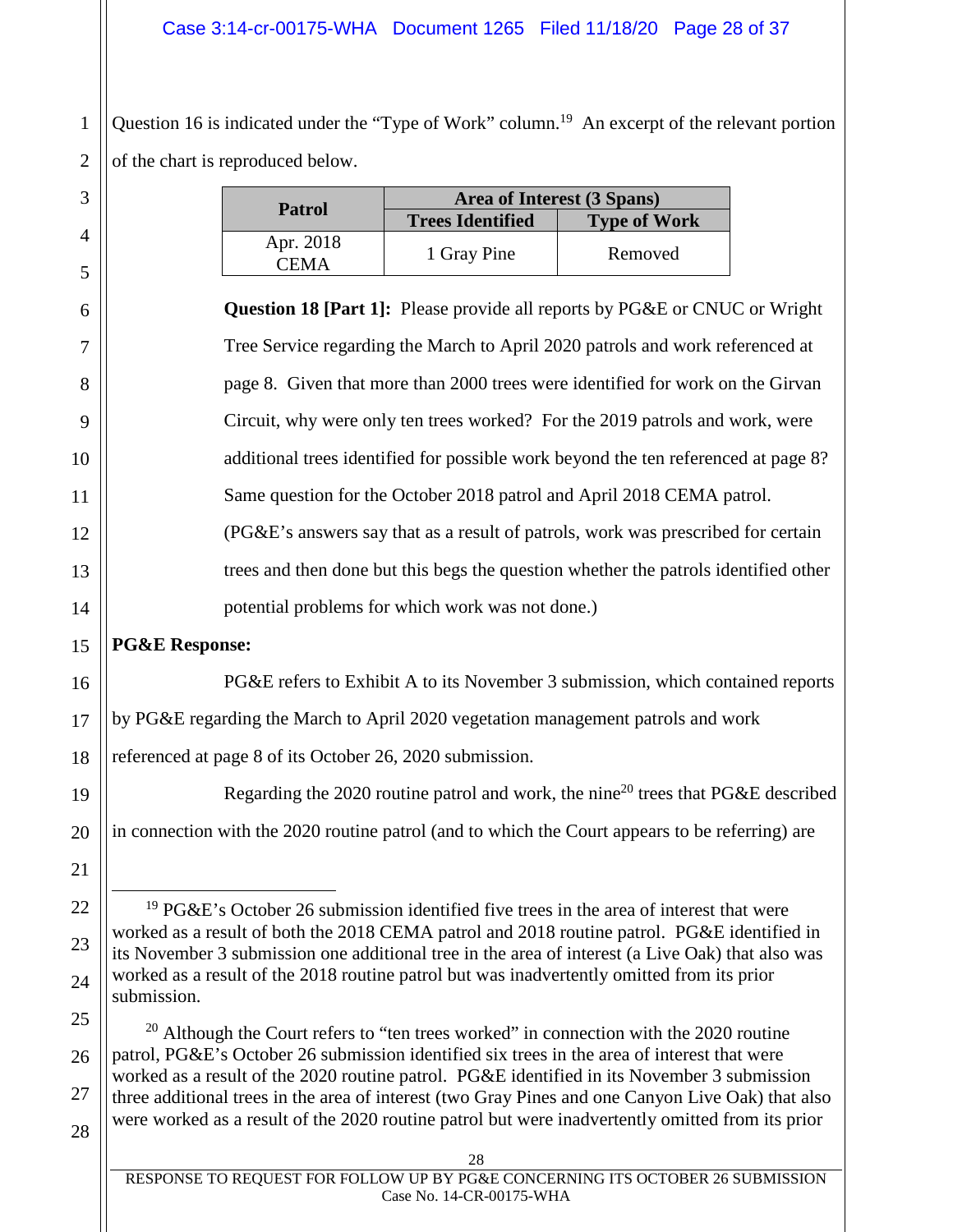# Case 3:14-cr-00175-WHA Document 1265 Filed 11/18/20 Page 29 of 37

2 3 4 those that were identified for work specifically in the area of interest. As stated in the November 3 submission, the data recorded in PG&E's Vegetation Management Database indicate that more than 2,000 trees along the entire Girvan Circuit were worked as a result of the routine patrol.

Regarding the 2019 patrols and work, the  $11^{21}$  trees that PG&E described in connection with the April 2019 routine patrol (and to which the Court appears to be referring) are those that were identified for work specifically in the area of interest. (Dkt. 1260 at 4.) As stated in the November 3 submission, PG&E's Vegetation Management Database indicates that more than 1,300 trees along the entire Girvan Circuit were worked as a result of the 2019 routine patrol.

Regarding the 2018 patrols and work, the  $\sin^{22}$  trees described by PG&E in connection with the April 2018 CEMA patrol and October 2018 routine patrol (and to which the Court appears to be referring) are the trees that were identified for work specifically in the area of interest. As stated in the November 3 submission, PG&E's Vegetation Management Database indicates that approximately 1,630 trees along the entire Girvan Circuit were worked as a result of the 2018 routine patrol and CEMA patrol.

 $22$  PG&E's October 26 submission identified five trees in the area of interest that were worked as a result of both the 2018 CEMA patrol and 2018 routine patrol. PG&E identified in its November 3 submission one additional tree in the area of interest (a Live Oak) that also was worked as a result of the 2018 routine patrol but was inadvertently omitted from its prior submission.

1

5

submission. Based on PG&E's current understanding of tree work in the area, PG&E interprets the Court's reference to "ten trees worked" as a reference to these nine trees in the area of interest that were worked as a result of the 2020 routine patrol.

<sup>&</sup>lt;sup>21</sup> As the Court notes, PG&E's October 26 submission identified ten trees in the area of interest that were worked as a result of the 2019 routine patrol. PG&E identified in its November 3 submission one additional tree in the area of interest (a Ponderosa Pine) that also was worked as a result of the 2019 routine patrol but was inadvertently omitted from its prior submission. Based on PG&E's current understanding of tree work in the area, PG&E interprets the Court's reference to "the ten [trees] referenced at page 8" as a reference to these 11 trees in the area of interest that were worked as a result of the 2019 routine patrol.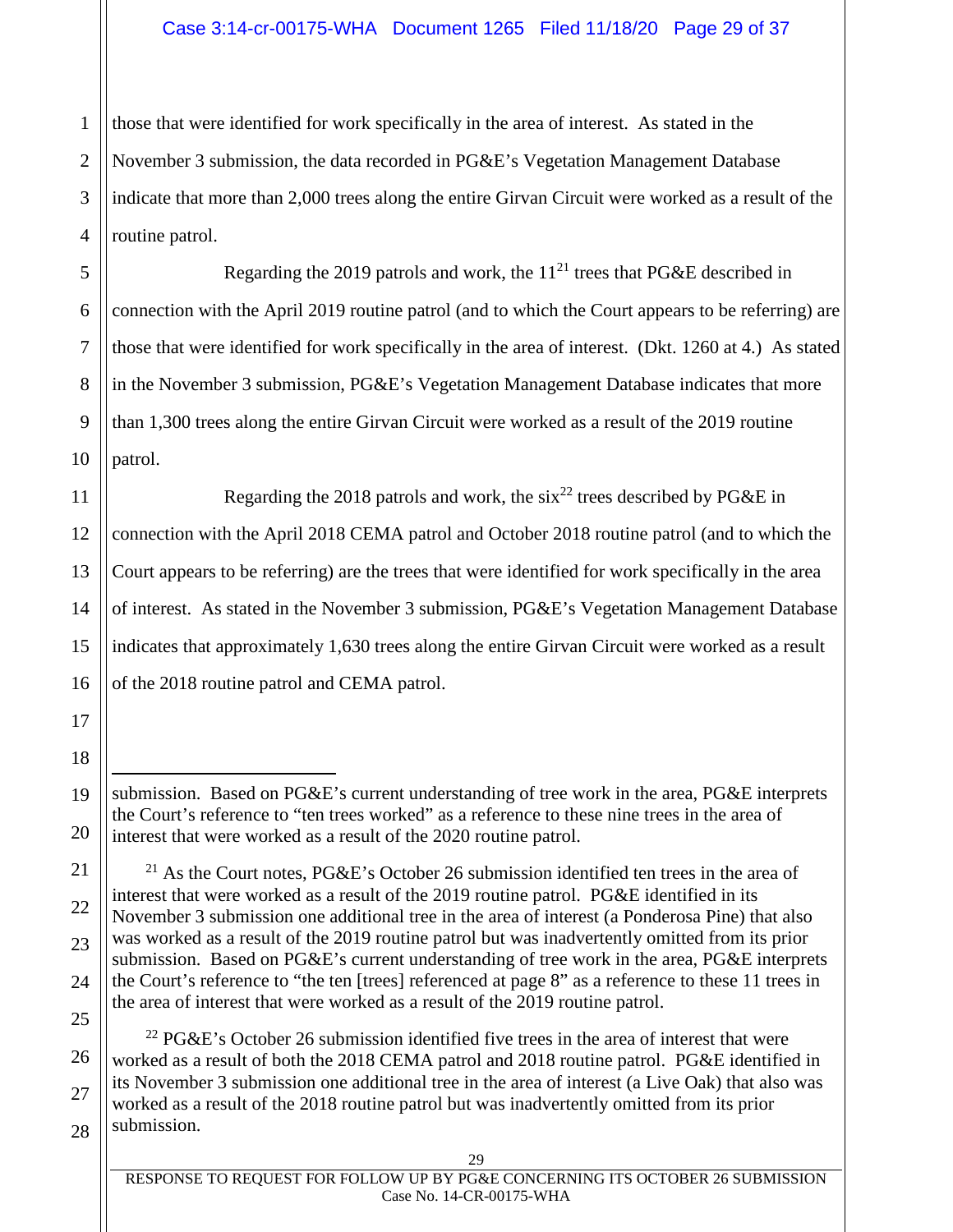**Question 18 [Part 2]:** Please explain why the area of interest was not subject to a separate CEMA patrol in 2019.

#### **PG&E Response:**

1

2

3

12

13

14

15

16

4 5 6 7 8 9 10 11 PG&E responded to this question in its November 3 submission. There, PG&E explained the facts known to PG&E regarding why the area of interest was not subject to a separate CEMA patrol in 2019, and PG&E refers the Court to that response. PG&E is now supplementing its November 3 submission based on further investigation to include facts PG&E has since learned regarding one issue described in that submission—specifically, the April 4, 2019 change in PG&E's Project Management Database ("PMD") to move the scheduled start date for the CEMA patrol of the Zogg Mine Road area from November 15, 2019 to February 15, 2019.

Beginning in 2019, management of PG&E's CEMA program was transferred from a centralized CEMA team to each of the local PG&E offices that managed routine vegetation management patrols. Also at this time, as previously noted, PG&E was moving to a risk-informed schedule for vegetation management work that prioritized routine patrols for high fire-risk circuits so that they occurred before fire season.

17 18 19 20 21 22 23 24 25 As described in PG&E's November 3 submission, on January 29, 2019, a database management specialist changed the scheduled start date for the routine patrol of the Zogg Mine Road area to May 27, 2019, consistent with changes to the risk-based schedule for 2019. Prior to 2019, the routine patrol of the Zogg Mine Road area had been conducted in October or November. On March 12, 2019, the same database management specialist changed the scheduled start date for the separate CEMA patrol of the Zogg Mine Road area to November 15, 2019, creating an approximate six-month offset from the new date for the routine patrol. The database management specialist who made these changes was based in the local office that had responsibility for the Zogg Mine Road area.

26 27 In late March 2019, a review of PMD was conducted to attempt to confirm that the scheduled dates for all 2019 CEMA patrols were appropriately offset from the scheduled date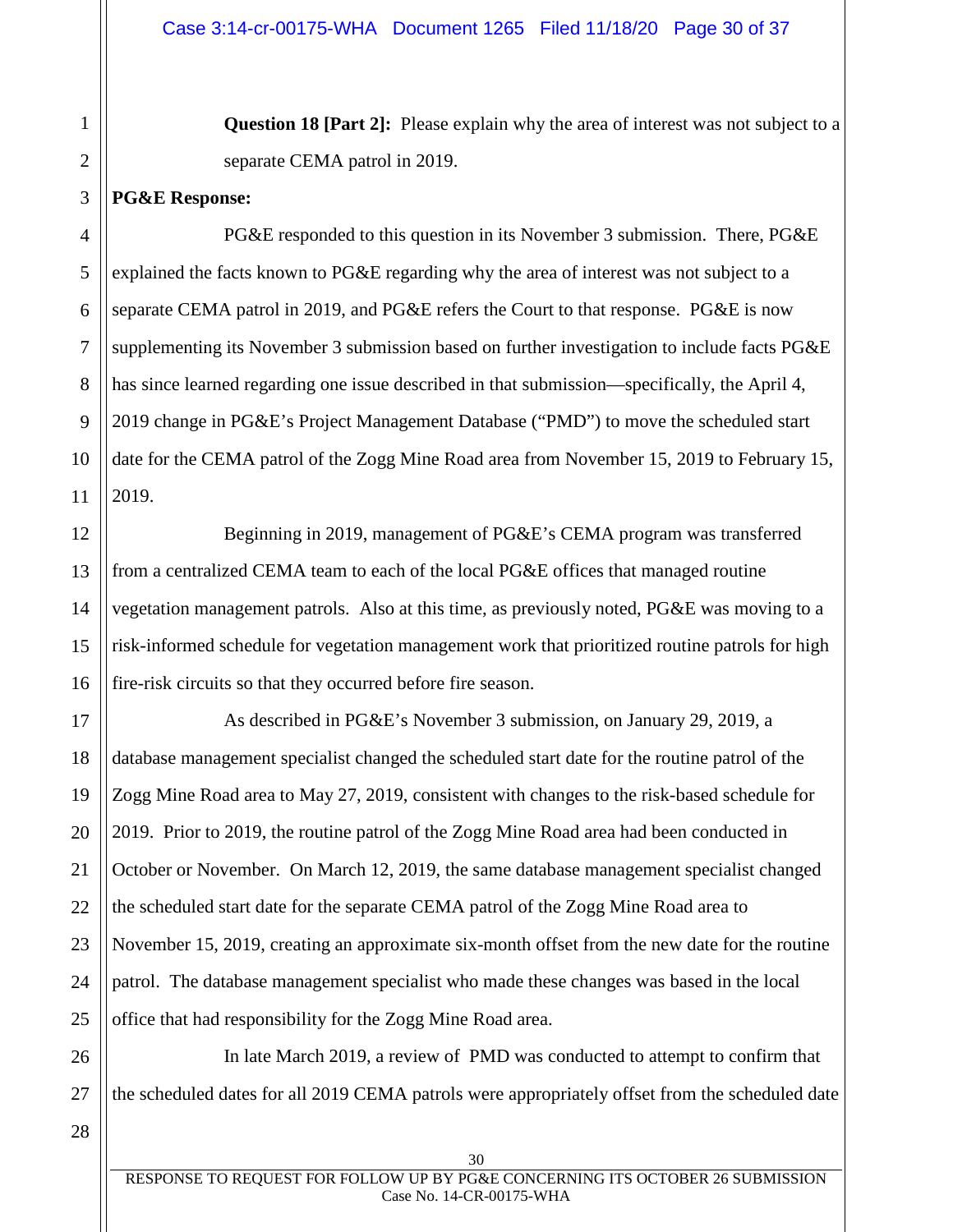1 2 3 4 5 6 of the corresponding routine patrol. This review was conducted by comparing the quarter in which a routine patrol of a given circuit was scheduled to begin with the quarter in which the corresponding CEMA patrol was scheduled to begin. At the time of the March 2019 review, the routine patrol of the Zogg Mine Road area was scheduled to begin on May 27, 2019, a date in the third quarter of PG&E's pre-inspection calendar, and the CEMA patrol was scheduled for November 15, 2019, a date in the fourth quarter of PG&E's pre-inspection calendar.<sup>23</sup>

7 8 9 10 The data management specialist contractor conducting the March 2019 review identified entries in the PMD that did not have a two-quarter offset between routine and CEMA patrols for each circuit. PG&E understands that because the routine and CEMA patrols of the Zogg Mine Road area were scheduled to occur in consecutive quarters (Q3 and Q4), the database management specialist contractor conducting the March 2019 review changed, on April 4, 2019, the scheduled start date of the CEMA patrol for the Zogg Mine Road area from Q4 (November 15) to a date in Q1 (February 15) to create a two-quarter offset from the routine patrol that had been scheduled for May 27 (a date in Q3). Because Q1 had already passed by April 4, 2019, the CEMA patrol registered in PMD as overdue after this change. PG&E notes that the routine patrol conducted from March to April 2020 involved an assessment of the Zogg Mine Road area for dead, diseased or dying trees (as would a CEMA patrol), but is not regarded by PG&E as a separate CEMA patrol that counted toward PG&E's 2019 Wildfire Mitigation Plan target of 100% completion of CEMA patrols on in-scope line miles. As noted above, trees were identified for work and worked in the area of interest during the 2019 and 2020 routine patrols.

While the intent of the March 2019 review was to create an appropriate offset between the routine and CEMA patrols, the use of quarters to identify CEMA patrols that needed rescheduling did not account for the fact that the routine and CEMA patrols for the Zogg Mine

<sup>23</sup> PG&E's pre-inspection calendar begins approximately six weeks prior to the start of the calendar year, running from November 16 to November 15, as opposed to January 1 to December 31. Under this calendar, the beginning dates for each quarter are November 16, February 16, May 16 and August 16 for the first, second, third and fourth quarters, respectively.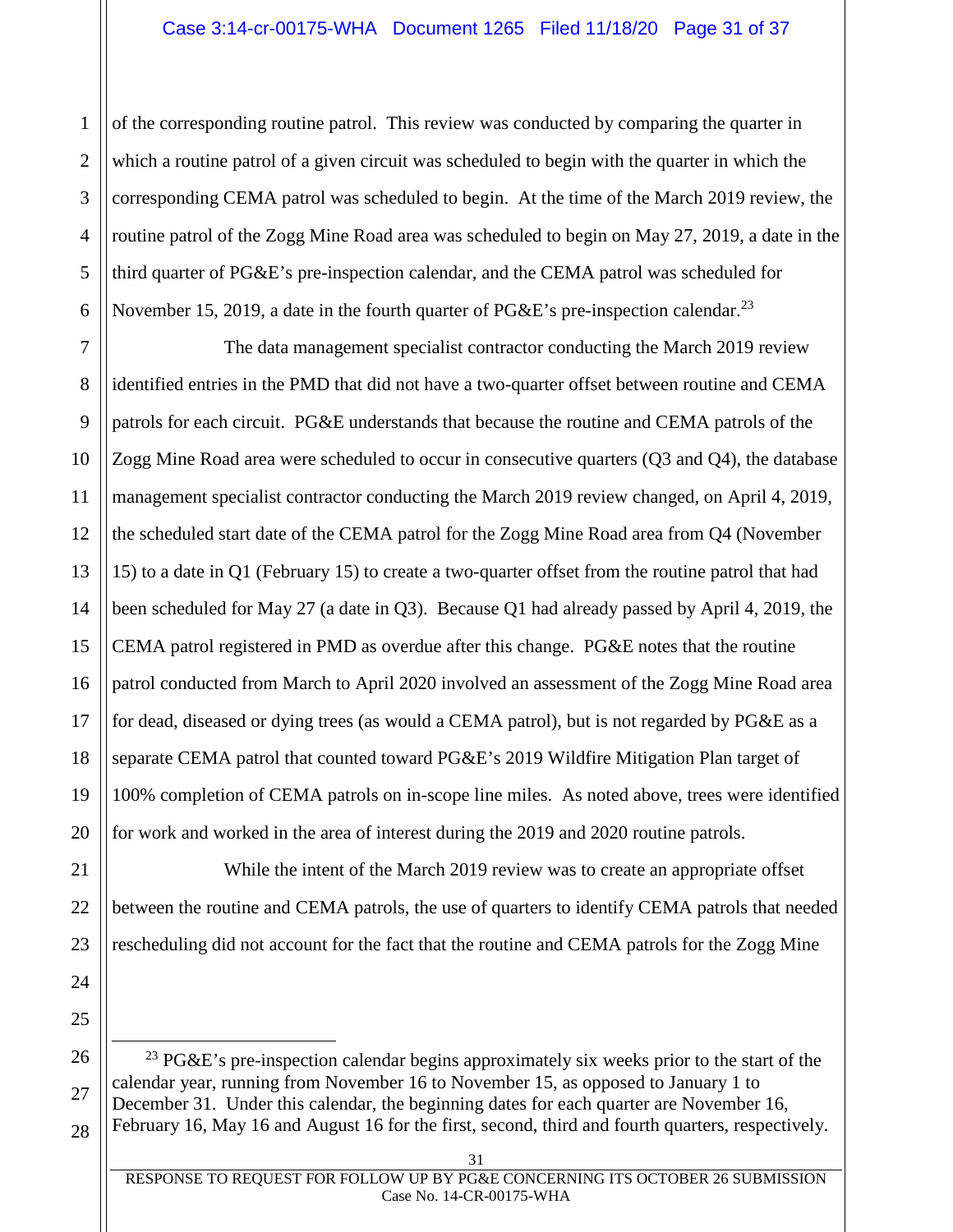1 2 Road area were already scheduled approximately six months apart, even though they were scheduled for consecutive quarters.

3 4 5 These mid-year scheduling adjustments to the CEMA patrols were unique to 2019, given the previously detailed transition in that year to risk-based reprioritization of routine patrols.

6 7 8 9 10 11 12 The fact that a separate CEMA inspection was not performed when the schedule would have caused it to be completed close in time to a routine patrol is consistent with guidance from PG&E's vegetation management team in 2019. Under that guidance, PG&E did not perform a separate CEMA inspection and closed the CEMA project in PG&E's PMD following commencement of the routine patrol in situations where, as a result of risk-based prioritization changes to the routine patrol schedule, the CEMA patrol (the scope of which is subsumed in a routine patrol) had been scheduled close in time to the routine patrol.

**Question 19:** Please attach in chronological order paper copies of all maps, charts, diagrams, reports, memos, text messages, emails, recordings, or other documents in your possession that refer to the Girvan Line or any PSPS in Shasta County that were consulted or prepared in the period from September 21 to September 30, 2020, in connection with the PSPS. Videos or recordings of Zoom or similar meetings may be provided by thumb drive along with a paper index of the drive's contents.

# **PG&E Response:**

PG&E has delivered to the Court 12 indexed binders containing paper copies of the 1,422 documents bearing Bates PGE-ZOGG-NDCAL-00000001 to PGE-ZOGG-NDCAL-00009367 that PG&E has identified as potentially responsive to this request. Because certain potentially responsive Excel files and mapping files are not formatted to be conducive to easy printing, PG&E included slipsheets bearing the Bates numbers in lieu of such files in the binders and has provided such files on a thumb drive that PG&E has also delivered.

PG&E understands the phrase "any PSPS in Shasta County" in the Court's request to refer to the three circuits in Shasta County that were de-energized as part of the

28

13

14

15

16

17

18

19

20

21

22

23

24

25

26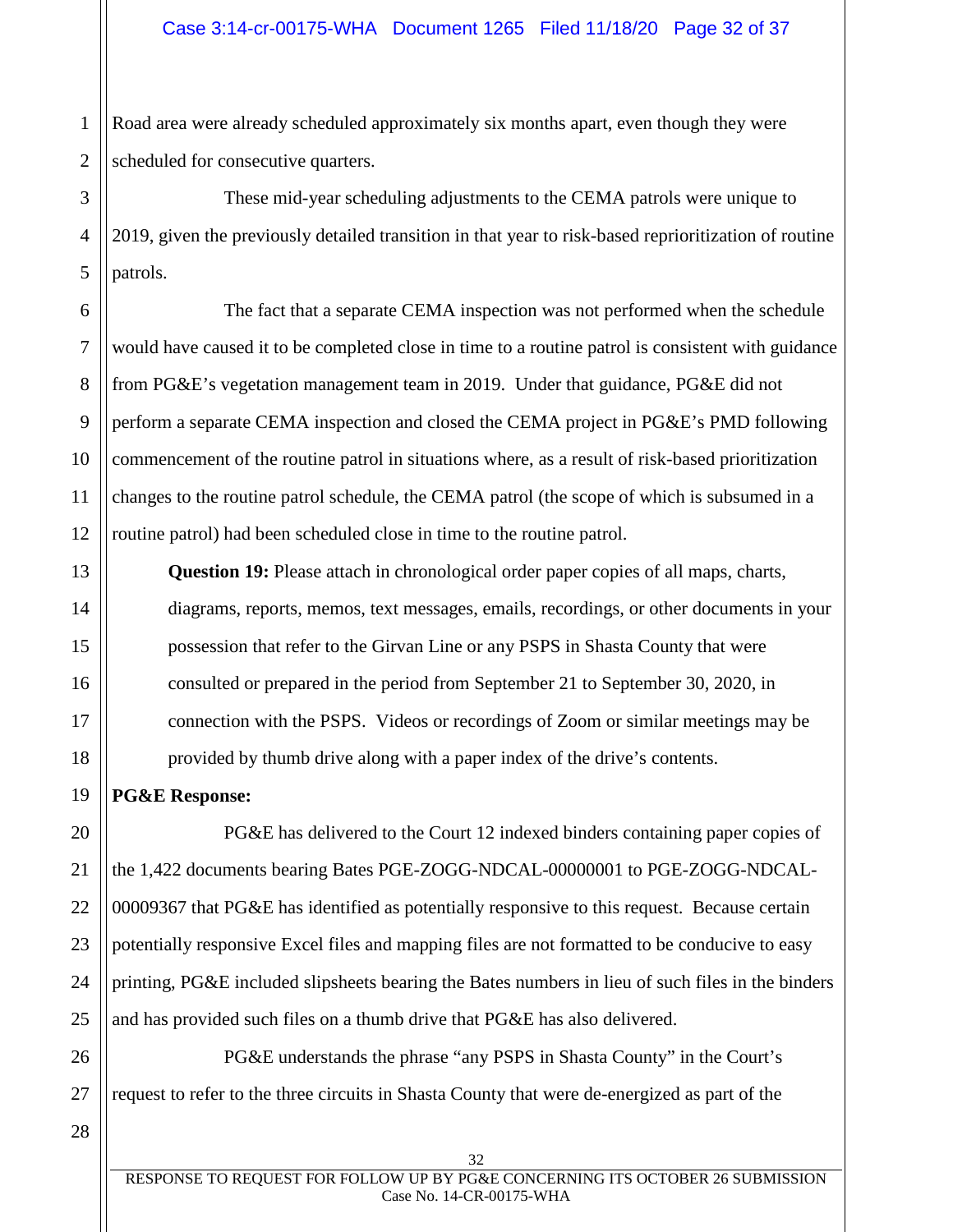1 2 3 4 5 6 7 8 9 10 September 27, 2020 PSPS event. To respond to the Court's document request in the time provided by the Court, PG&E has attempted to conduct a reasonable search for responsive documents by using the following parameters. PG&E identified a list of eight custodians (the "Custodians") likely to have documents responsive to the Question, including individuals who served during the September 27, 2020 PSPS event as the Officer-In-Charge, Emergency Operations Center ("EOC") Commander, Deputy EOC Commander, Meteorologist-In-Charge, Operations Chief, Planning Chief and Customer Strategy Officer. PG&E also identified the September 27, 2020 PSPS event folders (the "Folders") of three electronic repositories likely to have documents responsive to the request: the Emergency Operations Center SharePoint, the Emergency Operations Center Operations SharePoint and the Meteorology Shared Drive.

11 12 13 14 15 16 17 18 PG&E ran the following search terms against the Custodians' and Folders' documents: Girvan\*, Shasta\*, Deschutes\*, Volta\*, Time Place 6, TimePlace6, TimePlace 6, Time Place 06, TimePlace06, TimePlace 06, TP 6, TP6, TP 06 and TP06. Each of the Custodians' and Folders' documents dated between September 21 and September 30, 2020 that contained one or more of the Search Terms was reviewed and, if determined to be potentially responsive to the request, produced to the Court. Where applicable, PG&E has redacted portions of documents determined to be protected by attorney-client privilege or to constitute attorney work product.

PG&E notes that certain documents in the binders being produced to the Court contain confidential information, including employee-identifying information. PG&E is in the process of identifying and redacting such confidential information and, when it has done so, will file a motion to seal the documents provided to the Court on the docket with such redactions applied.

19

20

21

22

23

24

25

26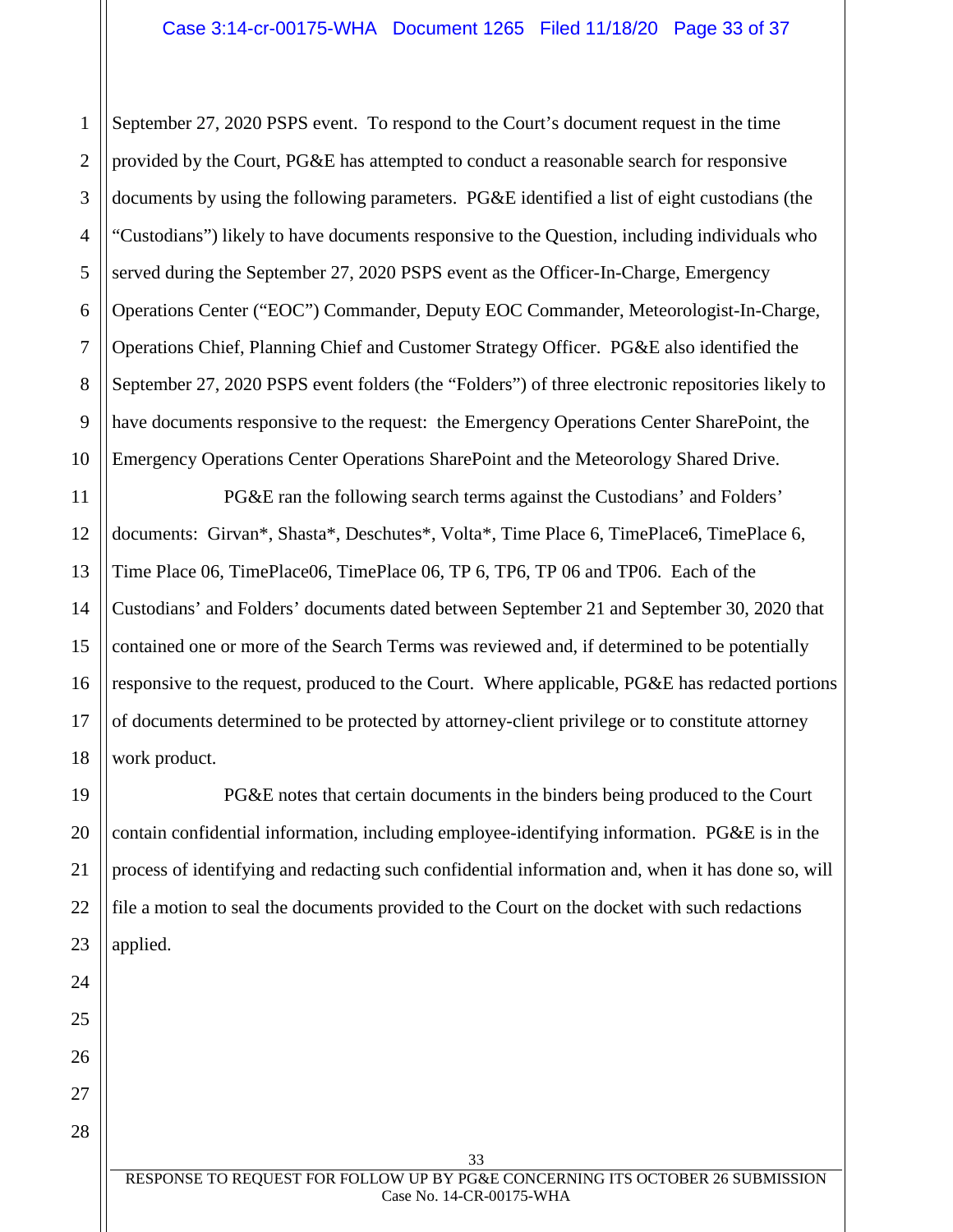Dated: November 18, 2020 Respectfully Submitted,

#### JENNER & BLOCK LLP

By: /s/ Reid J. Schar Reid J. Schar (*pro hac vice*)

## CRAVATH, SWAINE & MOORE LLP

By: /s/ Kevin J. Orsini Kevin J. Orsini (*pro hac vice*)

# CLARENCE DYER & COHEN LLP

By: <u>/s/ Kate Dyer</u> Kate Dyer (Bar No. 171891)

# Attorneys for Defendant PACIFIC GAS AND ELECTRIC COMPANY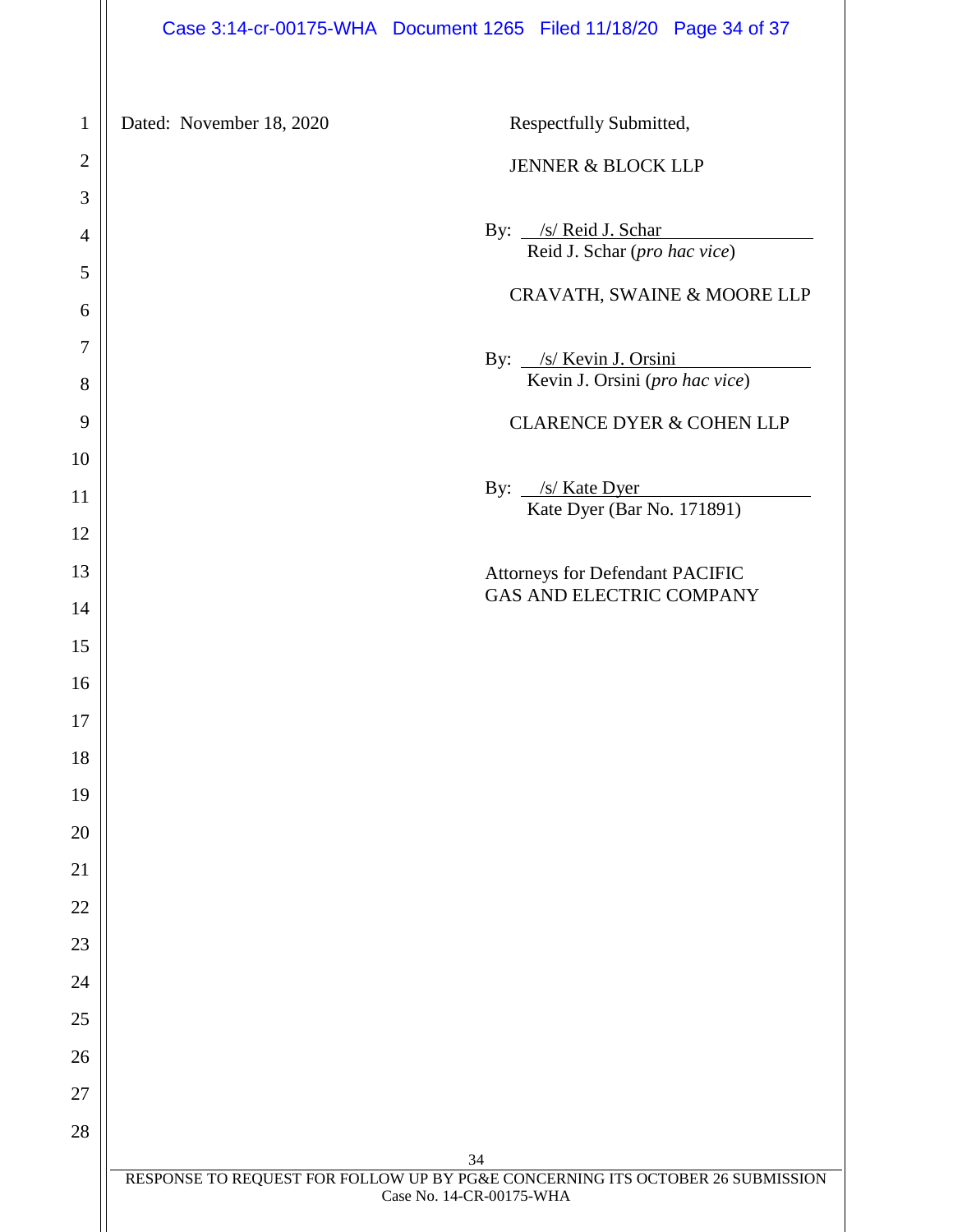# **Appendix A**

| <b>Column Heading</b> | <b>Description</b>                                                                           |
|-----------------------|----------------------------------------------------------------------------------------------|
| lfp_fpi_opwp          | The product of the Utility FPI and OPW models                                                |
| dx conditions         | Conclusion of model, either:                                                                 |
|                       | <b>Below Guidance</b>                                                                        |
|                       | Fire Potential<br>$\bullet$                                                                  |
|                       | Dx Fire Potential                                                                            |
|                       | <b>Black Swan</b>                                                                            |
| pomms2km_we_sn        | Grid cell index identifier (two km-by-two km)                                                |
| index_join            | Grid cell index identifier (three km-by-three km)                                            |
| dt local              | The valid time for the forecast hour start (PDT)                                             |
| model_run_id          | Date/time the model run is initialized (UTC)                                                 |
| opwp_cmax             | OPW model output                                                                             |
| pomms_lat             | Grid cell's mid-point latitude                                                               |
| pomms_long            | Grid cell's mid-point longitude                                                              |
| ws_mph                | Forecast sustained windspeed in miles per hour                                               |
| ffwi                  | Fosberg Fire Weather Index                                                                   |
| t2m                   | Temperature at 2m above ground (f)                                                           |
| rh2m                  | Relative humidity at 2m above ground (%)                                                     |
| fpi                   | Utility FPI model output                                                                     |
| <b>Ifm</b>            | Live fuel moisture                                                                           |
| dfm10hr               | Dead fuel moisture - 10-hour                                                                 |
| dfm100hr              | Dead fuel moisture - 100-hour                                                                |
| dfm1000hr             | Dead fuel moisture - 1000-hour                                                               |
| year                  | Date for when forecast model is initialized                                                  |
| month                 | Date for when forecast model is initialized                                                  |
| day                   | Date for when forecast model is initialized                                                  |
| circuit name          | The distribution circuit that passes through this<br>instance of the grid cell <sup>24</sup> |

28

 $^{24}$  PG&E added this column to certain model outputs for the Court's ease, and because some grid cells may be traversed by more than one distribution circuit, duplicative instance for such grid cells will appear in the data.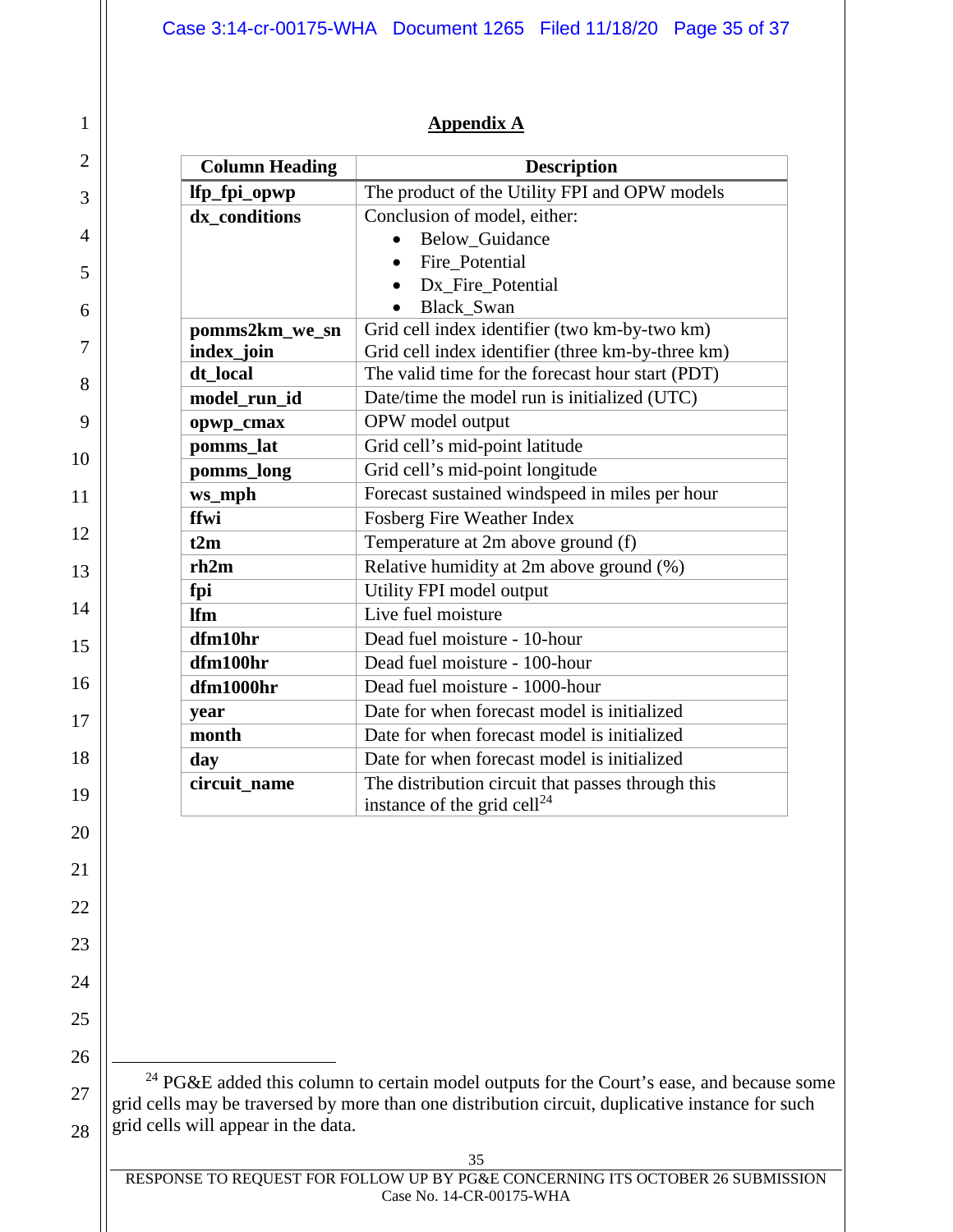# **Appendix B**

| <b>Bates Number</b>     | Description <sup>25</sup>                                    |
|-------------------------|--------------------------------------------------------------|
| PGE-ZOGG-NDCAL-00009368 | 2 km 00:00 LFP <sub>D</sub> model output for the Girvan      |
|                         | Circuit                                                      |
| PGE-ZOGG-NDCAL-00009369 | 2 km 06:00 LFP <sub>D</sub> model output for the Girvan      |
|                         | Circuit                                                      |
| PGE-ZOGG-NDCAL-00009370 | 2 km 12:00 LFP <sub>D</sub> model output for the Girvan      |
|                         | Circuit                                                      |
| PGE-ZOGG-NDCAL-00009371 | 2 km 18:00 LFP <sub>D</sub> model output for the Girvan      |
|                         | Circuit                                                      |
| PGE-ZOGG-NDCAL-00009372 | 3 km 00:00, 06:00, 12:00 and 18:00 LFP <sub>D</sub> model    |
|                         | outputs for the Girvan Circuit                               |
| PGE-ZOGG-NDCAL-00009373 | 2 km September 27, 2020 00:00 LFP <sub>D</sub> model         |
|                         | output for Shasta County Distribution Circuits               |
| PGE-ZOGG-NDCAL-00009374 | 3 km September 27, 2020 00:00 LFP <sub>D</sub> model         |
|                         | output for Shasta County Distribution Circuits               |
| PGE-ZOGG-NDCAL-00009375 | 2 km land type classifications for the Girvan                |
|                         | Circuit                                                      |
| PGE-ZOGG-NDCAL-00009376 | 3 km land type classifications for the Girvan                |
|                         | Circuit                                                      |
| PGE-ZOGG-NDCAL-00009377 | 2 km 00:00 LFP <sub>D</sub> model output for the portions of |
|                         | distribution circuits inside the Shasta County de-           |
|                         | energization polygon                                         |
| PGE-ZOGG-NDCAL-00009378 | 2 km 06:00 LFP <sub>D</sub> model output for the portions of |
|                         | distribution circuits inside the Shasta County de-           |
|                         | energization polygon                                         |
| PGE-ZOGG-NDCAL-00009379 | 2 km 12:00 LFP <sub>D</sub> model output for the portions of |
|                         | distribution circuits inside the Shasta County de-           |
|                         | energization polygon                                         |
| PGE-ZOGG-NDCAL-00009380 | 2 km 18:00 LFP <sub>D</sub> model output for the portions of |
|                         | distribution circuits inside the Shasta County de-           |
|                         | energization polygon                                         |
| PGE-ZOGG-NDCAL-00009381 | 3 km 00:00 LFP <sub>D</sub> model output for the portions of |
|                         | distribution circuits inside the Shasta County de-           |
|                         | energization polygon                                         |
| PGE-ZOGG-NDCAL-00009382 | 3 km 06:00 LFP <sub>D</sub> model output for the portions of |
|                         | distribution circuits inside the Shasta County de-           |
|                         | energization polygon                                         |
| PGE-ZOGG-NDCAL-00009383 | 3 km 12:00 LFP <sub>D</sub> model output for the portions of |
|                         | distribution circuits inside the Shasta County de-           |
|                         | energization polygon                                         |

 $25$  Except when otherwise noted, all LFP<sub>D</sub> model run outputs are for model runs in September 2020.

<sup>28</sup>